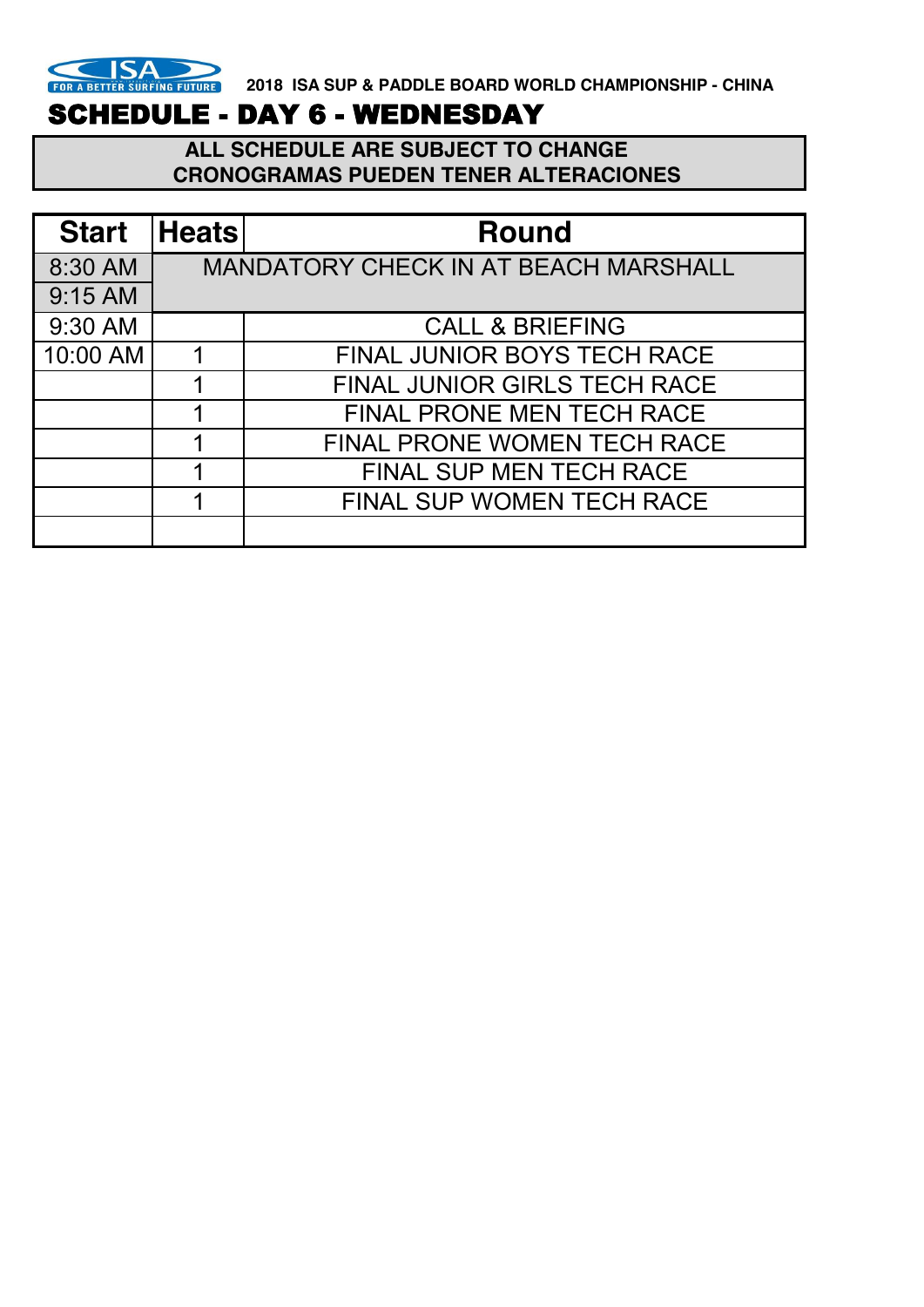

# **TECHNICAL RACE MEN**

## **HEAT #1 HEAT #2**

| P              | <b>BIB</b> | <b>NAME</b>          | <b>NGB</b> | Time     | PI             | <b>BIB</b> | <b>NAME</b>              | <b>NGB</b> | Time       |
|----------------|------------|----------------------|------------|----------|----------------|------------|--------------------------|------------|------------|
| 1              | 128        | <b>Connor Baxter</b> | <b>USA</b> | 32:26:31 | 1              | 156        | <b>Casper Steinfath</b>  | <b>DEN</b> | 32:19:62   |
| $\overline{2}$ | 206        | <b>Martin Vitry</b>  | <b>FRA</b> | 32:27:57 | 2              | 032        | <b>Bruno Hasulyo</b>     | <b>HUN</b> | 33:14:13   |
| 3              | 030        | Daniel Hasulyo       | <b>HUN</b> | 32:39:63 | 3              | 237        | <b>Leonard Nika</b>      | <b>ITA</b> | 34:06:17   |
| 4              | 63         | Sam McCollough       | <b>AUS</b> | 33:53:02 | 4              | 151        | <b>Trevor Tunnington</b> | <b>NZL</b> | 34:21:03   |
| 5              | 189        | Claudio Nika         | <b>ITA</b> | 34:21:18 | 5              |            | 154 Harry Maskell        | <b>AUS</b> | 34:43:54   |
| 6              | 077        | Guilherme Cunha      | <b>BRA</b> | 34:55:61 | 6              | 101        | <b>Thomas King</b>       | <b>RSA</b> | 35:07:31   |
| 7              | 074        | Kota Kayashima       | <b>JPN</b> | 35:09:56 | $\overline{7}$ | 021        | Pablo Aina               | <b>ESP</b> | 35:54:22   |
| 8              | 247        | Nickos Syrigos       | <b>GRE</b> | 36:23:12 | 8              | 178        | <b>Tyler Bashor</b>      | <b>USA</b> | 37:41:19   |
| 9              | 005        | Ben Pye              | <b>GBR</b> | 37:18:28 | 9              | 160        | Ng Ying Lun              | <b>HKG</b> | 38:47:15   |
| 10             | 046        | Andi Saurer          | <b>SUI</b> | 38:34:81 | 10             | 008        | <b>Aaron Rowe</b>        | <b>GBR</b> | 38:49:91   |
| 11             | 155        | Dan Miller           | <b>CAN</b> | 40:05:56 | 11             | 221        | <b>Alain Luck</b>        | <b>SUI</b> | 30:50:34   |
| 12             | 334        | Kai-Nicolas Steimer  | <b>GER</b> | 40:27:26 | 12             |            | 114   Denny Kambs        | <b>GER</b> | 40:51:22   |
|                |            |                      |            |          | 13             | 212        | Wen Jiayuan              | <b>CHN</b> | 46:33:60   |
|                |            |                      |            |          |                |            | 148 Amir Fallah          | IRI        | <b>DNF</b> |

| PI             | <b>BIB</b> | <b>NAME</b>              | <b>NGB</b> | Time       |
|----------------|------------|--------------------------|------------|------------|
| 1              | 156        | <b>Casper Steinfath</b>  | <b>DEN</b> | 32:19:62   |
| $\overline{2}$ | 032        | <b>Bruno Hasulyo</b>     | <b>HUN</b> | 33:14:13   |
| 3              | 237        | Leonard Nika             | ITA        | 34:06:17   |
| 4              | 151        | <b>Trevor Tunnington</b> | <b>NZL</b> | 34:21:03   |
| 5              | 154        | <b>Harry Maskell</b>     | <b>AUS</b> | 34:43:54   |
| 6              | 101        | Thomas King              | <b>RSA</b> | 35:07:31   |
| $\overline{7}$ | 021        | Pablo Aina               | <b>ESP</b> | 35:54:22   |
| 8              | 178        | <b>Tyler Bashor</b>      | <b>USA</b> | 37:41:19   |
| 9              | 160        | Ng Ying Lun              | <b>HKG</b> | 38:47:15   |
| 10             | 008        | <b>Aaron Rowe</b>        | <b>GBR</b> | 38:49:91   |
| 11             | 221        | <b>Alain Luck</b>        | SUI        | 30:50:34   |
| 12             | 114        | Denny Kambs              | <b>GER</b> | 40:51:22   |
| 13             | 212        | Wen Jiayuan              | <b>CHN</b> | 46:33:60   |
|                | 148        | Amir Fallah              | IRI        | <b>DNF</b> |

| PI             | <b>BIB</b> | <b>NAME</b>               | <b>NGB</b> | Time     |
|----------------|------------|---------------------------|------------|----------|
| 1              | 259        | <b>Titouan Puyo</b>       | <b>FRA</b> | 33:05:11 |
| $\overline{2}$ | 057        | Kenny Kaneko              | <b>JPN</b> | 33:11:72 |
| 3              | 066        | <b>Christian Andersen</b> | <b>DEN</b> | 33:35:84 |
| 4              | 150        | <b>Oliver Houghton</b>    | <b>NZL</b> | 33:49:19 |
| 5              | 019        | <b>Vinnicius Martins</b>  | <b>BRA</b> | 34:29:01 |
| 6              | 089        | <b>Rafael Sirvent</b>     | <b>ESP</b> | 35:00:86 |
| $\overline{7}$ | 092        | Kimon Dos Santos          | <b>RSA</b> | 36:17:92 |
| 8              | 060        | Wong Yu Him               | <b>HKG</b> | 39:10:42 |
| 9              | 204        | <b>Andrey Kraitor</b>     | <b>RUS</b> | 40:47:90 |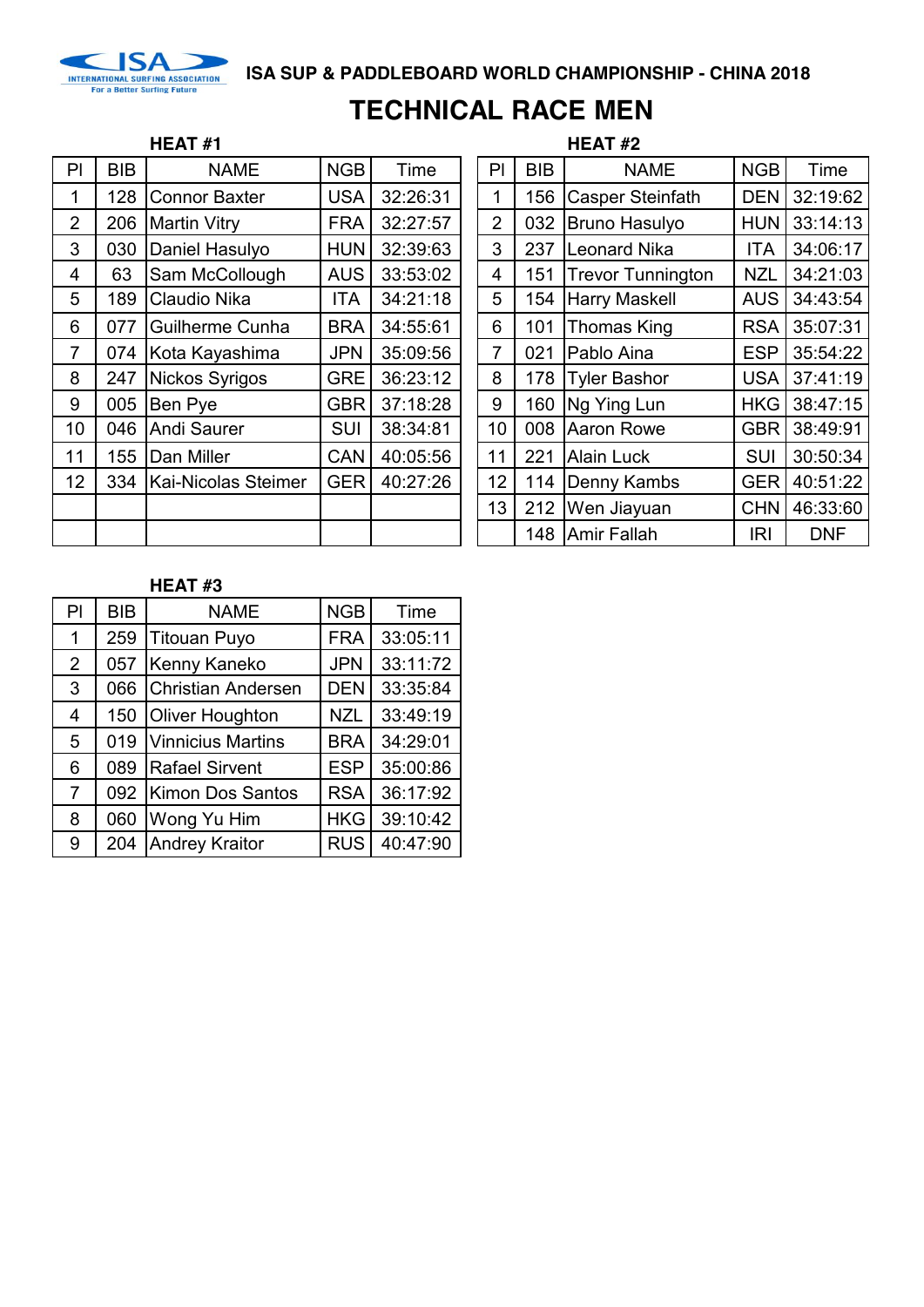

INTERNATIONAL SURFING ASSOCIATION<br>For a Better Surfing Future

# **TECHNICAL RACE MEN**

|                |            | <b>REPECHAGE HEAT</b> |            |             |    |            | <b>FINAL</b>              |            |             |
|----------------|------------|-----------------------|------------|-------------|----|------------|---------------------------|------------|-------------|
| PI             | <b>BIB</b> | <b>NAME</b>           | <b>NGB</b> | <b>Time</b> | PI | <b>BIB</b> | <b>NAME</b>               | <b>NGB</b> | <b>Time</b> |
| 1              | 074        | Kota Kayashima        | <b>JPN</b> | 33:39:64    |    | 128        | <b>Connor Baxter</b>      | <b>USA</b> |             |
| $\overline{2}$ | 089        | <b>Rafael Sirvent</b> | <b>ESP</b> | 34:00:18    |    | 206        | <b>Martin Vitry</b>       | <b>FRA</b> |             |
| 3              | 077        | Guilherme Cunha       | <b>BRA</b> | 34:12:48    |    | 030        | Daniel Hasulyo            | <b>HUN</b> |             |
| $\overline{4}$ | 008        | Aaron Rowe            | <b>GBR</b> | 34:13:22    |    | 63         | Sam McCollough            | <b>AUS</b> |             |
| 5              | 178        | <b>Tyler Bashor</b>   | <b>USA</b> | 34:19:94    |    | 189        | <b>Claudio Nika</b>       | <b>ITA</b> |             |
| 6              | 021        | Pablo Aina            | <b>ESP</b> | 34:50:11    |    | 156        | <b>Casper Steinfath</b>   | <b>DEN</b> |             |
| $\overline{7}$ | 046        | Andi Saurer           | SUI        | 34:58:36    |    | 032        | <b>Bruno Hasulyo</b>      | <b>HUN</b> |             |
| 8              | 092        | Kimon Dos Santos      | <b>RSA</b> | 35:01:98    |    | 237        | <b>Leonard Nika</b>       | <b>ITA</b> |             |
| $9\,$          | 005        | Ben Pye               | <b>GBR</b> | 35:19:27    |    | 151        | <b>Trevor Tunnington</b>  | <b>NZL</b> |             |
| 10             | 247        | Nickos Syrigos        | <b>GRE</b> | 35:41:64    |    | 154        | <b>Harry Maskell</b>      | <b>AUS</b> |             |
| 11             | 101        | <b>Thomas King</b>    | <b>RSA</b> | 35:51:18    |    | 259        | <b>Titouan Puyo</b>       | <b>FRA</b> |             |
| 12             | 160        | Ng Ying Lun           | <b>HKG</b> | 36:47:98    |    | 057        | Kenny Kaneko              | <b>JPN</b> |             |
| 13             | 221        | Alain Luck            | SUI        | 37:00:92    |    | 066        | <b>Christian Andersen</b> | <b>DEN</b> |             |
| 14             | 060        | Wong Yu Him           | <b>HKG</b> | 37:14:87    |    | 150        | <b>Oliver Houghton</b>    | <b>NZL</b> |             |
| 15             | 114        | Denny Kambs           | <b>GER</b> | 38:02:17    |    | 019        | <b>Vinnicius Martins</b>  | <b>BRA</b> |             |
| 16             | 204        | Andrey Kraitor        | <b>RUS</b> | 38:28:58    |    | 074        | Kota Kayashima            | <b>JPN</b> |             |
| 17             | 099        | Ross Mc Garry         | <b>IRE</b> | 38:35:69    |    | 089        | <b>Rafael Sirvent</b>     | <b>ESP</b> |             |
| 18             | 155        | Dan Miller            | CAN        | 38:41:71    |    | 077        | Guilherme Cunha           | <b>BRA</b> |             |
| 19             | 334        | Kai-Nicolas Steimer   | <b>GER</b> | 38:42:28    |    | 008        | Aaron Rowe                | <b>GBR</b> |             |
| 20             | 031        | Fan, Kang-Chu         | <b>TPE</b> | 40:12:45    |    | 178        | <b>Tyler Bashor</b>       | <b>USA</b> |             |
| 21             | 256        | Jacob Westman         | <b>SWE</b> | 41:31:49    |    |            |                           |            |             |
| 22             | 212        | Wen Jiayuan           | <b>CHN</b> | 42:25:56    |    |            |                           |            |             |
| 23             | 080        | Dan Tarnow            | CAN        | 43:47:77    |    |            |                           |            |             |
| 24             | 056        | Wen Jin Fu            | <b>CHN</b> | 46:07:87    |    |            |                           |            |             |
|                |            |                       |            |             |    |            |                           |            |             |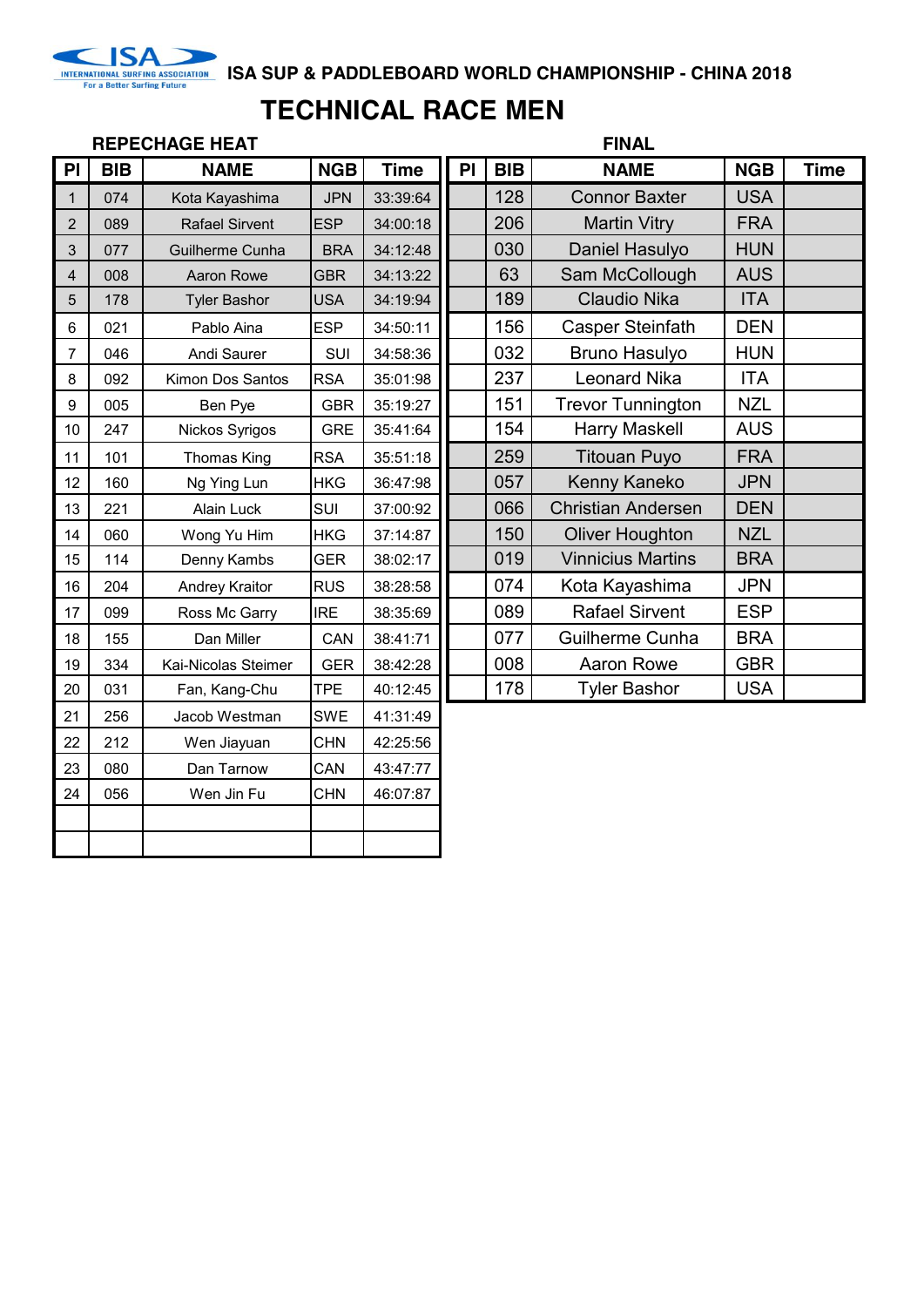

# **TECHNICAL RACE WOMEN**

|                |            | HEAT#1                    |            |            |                |            | <b>HEAT#2</b>      |            |          |
|----------------|------------|---------------------------|------------|------------|----------------|------------|--------------------|------------|----------|
| P              | <b>BIB</b> | <b>NAME</b>               | <b>NGB</b> | Time       | PI             | <b>BIB</b> | <b>NAME</b>        | <b>NGB</b> | Time     |
|                | 028        | <b>Candice Appleby</b>    | USA        | 36:51:32   |                | 053        | Shakira Westdorp   | <b>AUS</b> | 38:17:66 |
| $\overline{2}$ | 048        | Terrene Black             | <b>AUS</b> | 37:05:77   | $\overline{2}$ | 087        | Laura Quetglas     | <b>ESP</b> | 38:45:95 |
| 3              | 036        | Amandine Chazot           | <b>FRA</b> | 39:34:37   | 3              | 027        | Fiona Wylde        | <b>USA</b> | 38:49:75 |
| 4              | 061        | Takayo Yokoyama           | <b>JPN</b> | 40:03:20   | 4              | 094        | <b>Tarryn King</b> | <b>RSA</b> | 38:53:58 |
| 5              | 003        | Marie Buchanan            | <b>GBR</b> | 40:13:91   | 5              | 051        | Tara Hope          | <b>NZL</b> | 39:03:63 |
| 6              | 249        | Caterina Stenta           | ITA        | 42:12:35   | 6              | 158        | Nicoline Rasmussen | <b>DEN</b> | 40:15:83 |
| 7              | 125        | <b>Isttefany Nogueira</b> | <b>BRA</b> | 44:02:27   |                | 002        | Ginnie Odetavo     | <b>GBR</b> | 40:46:65 |
| 8              | 079        | Lidvina Champendal        | SUI        | 46:32:03   | 8              | 040        | Laura Dal Pont     | ITA        | 41:56:62 |
| 9              | 024        | Madeline Leblanc          | <b>CAN</b> | 48:02:47   | 9              | 047        | Barbara Grollimund | SUI        | 45:50:92 |
| 10             | 059        | Huang Guang Mei           | <b>CHN</b> | 1:04:25:17 | 10             | 082        | <b>Tio Ching</b>   | <b>HKG</b> | 48:07:64 |
| 11             | 081        | Pang Yuen Hing            | <b>HKG</b> | 1:05:14:18 | 11             | 038        | Lee, Jo-Chi        | <b>TPE</b> | 48:56:38 |

| PI | <b>BIB</b> | <b>NAME</b>            | <b>NGB</b> | Time     |
|----|------------|------------------------|------------|----------|
|    | 073        | Yuka Sato              | <b>JPN</b> | 37:17:98 |
| 2  | 045        | Olivia Piana           | <b>FRA</b> | 37:24:70 |
| 3  | 020        | Jessika Matos de Souza | <b>BRA</b> | 40:01:30 |
| 4  | 023        | Caroline Küntzel       | <b>DEN</b> | 41:21:28 |
| 5  | 088        | Sheila Sirvent         | <b>ESP</b> | 41:45:91 |
| 6  | 149        | Maddie McAsey          | <b>NZL</b> | 41:21:40 |
| 7  | 078        | <b>Ariel Amaral</b>    | CAN        | 42:42:26 |
| 8  | 025        | Elena Terekhova        | <b>RUS</b> | 45:03:93 |
| 9  | 091        | <b>Tamsyn Foster</b>   | <b>RSA</b> | 45:21:09 |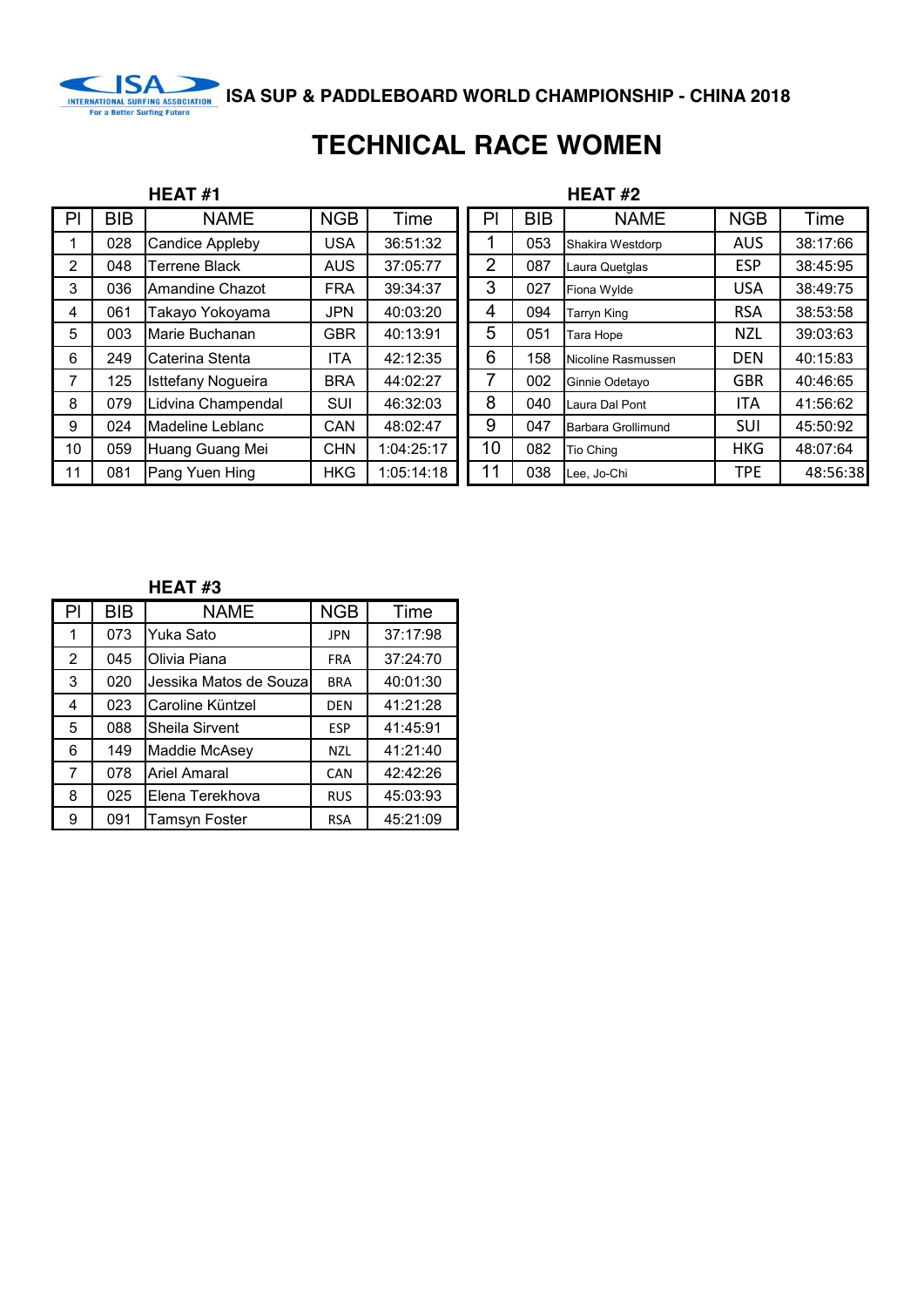

INTERNATIONAL SURFING ASSOCIATION<br>For a Better Surfing Future **PADDLEBOARD WORLD CHAMPIONSHIP - CHINA 2018** 

# **TECHNICAL RACE WOMEN**

## **REPECHAGE HEAT FINAL**

| PI             | <b>BIB</b> | <b>NAME</b>         | <b>NGB</b> | Time       | PI | BIB | <b>NAME</b>            | <b>NGB</b> | Time |
|----------------|------------|---------------------|------------|------------|----|-----|------------------------|------------|------|
| $\mathbf{1}$   | 249        | Caterina Stenta     | <b>ITA</b> | 39:07:43   |    | 028 | <b>Candice Appleby</b> | <b>USA</b> |      |
| $\overline{2}$ | 002        | Ginnie Odetayo      | <b>GBR</b> | 39:31:79   |    | 048 | <b>Terrene Black</b>   | <b>AUS</b> |      |
| 3              | 158        | Nicoline Rasmussen  | <b>DEN</b> | 40:09:97   |    | 036 | Amandine Chazot        | <b>FRA</b> |      |
| $\overline{4}$ | 040        | Laura Dal Pont      | <b>ITA</b> | 41:32:11   |    | 061 | Takayo Yokoyama        | <b>JPN</b> |      |
| 5              | 078        | <b>Ariel Amaral</b> | CAN        | 42:47:02   |    | 003 | Marie Buchanan         | <b>GBR</b> |      |
| 6              | 091        | Tamsyn Foster       | <b>RSA</b> | 44:25:36   |    | 053 | Shakira Westdorp       | <b>AUS</b> |      |
| 7              | 079        | Lidvina Champendal  | SUI        | 44:42:71   |    | 087 | Laura Quetglas         | <b>ESP</b> |      |
| 8              | 125        | Isttefany Nogueira  | <b>BRA</b> | 45:06:73   |    | 027 | Fiona Wylde            | <b>USA</b> |      |
| 9              | 047        | Barbara Grollimund  | <b>SUI</b> | 45:42:32   |    | 094 | Tarryn King            | <b>RSA</b> |      |
| 10             | 039        | Liu, Hiu-Chi        | <b>TPE</b> | 46:27:76   |    | 051 | Tara Hope              | <b>NZL</b> |      |
| 11             | 025        | Elena Terekhova     | <b>RUS</b> | 47:02:99   |    | 073 | Yuka Sato              | <b>JPN</b> |      |
| 12             | 024        | Madeline Leblanc    | CAN        | 47:09:37   |    | 045 | Olivia Piana           | <b>FRA</b> |      |
| 13             | 038        | Lee, Jo-Chi         | <b>TPE</b> | 47:53:20   |    | 020 | Jessika Matos de Souza | <b>BRA</b> |      |
| 14             | 082        | Tio Ching           | <b>HKG</b> | 49:02:06   |    | 023 | Caroline Küntzel       | <b>DEN</b> |      |
| 15             | 076        | Zhangmei Adi        | <b>CHN</b> | 57:19:30   |    | 088 | Sheila Sirvent         | <b>ESP</b> |      |
| 16             | 059        | Huang Guang Mei     | <b>CHN</b> | 59:40:81   |    | 249 | Caterina Stenta        | ITA        |      |
| 17             | 081        | Pang Yuen Hing      | <b>HKG</b> | 1:00:01:52 |    | 002 | Ginnie Odetayo         | <b>GBR</b> |      |
| 18             | 149        | Maddie McAsey       | <b>NZL</b> | <b>DNS</b> |    | 158 | Nicoline Rasmussen     | <b>DEN</b> |      |
|                |            |                     |            |            |    |     |                        |            |      |

| PI | <b>BIB</b> | <b>NAME</b>            | <b>NGB</b> | <b>Time</b> |  |  |  |  |  |  |
|----|------------|------------------------|------------|-------------|--|--|--|--|--|--|
|    | 028        | <b>Candice Appleby</b> | <b>USA</b> |             |  |  |  |  |  |  |
|    | 048        | <b>Terrene Black</b>   | <b>AUS</b> |             |  |  |  |  |  |  |
|    | 036        | Amandine Chazot        | <b>FRA</b> |             |  |  |  |  |  |  |
|    | 061        | Takayo Yokoyama        | <b>JPN</b> |             |  |  |  |  |  |  |
|    | 003        | Marie Buchanan         | <b>GBR</b> |             |  |  |  |  |  |  |
|    | 053        | Shakira Westdorp       | <b>AUS</b> |             |  |  |  |  |  |  |
|    | 087        | Laura Quetglas         | <b>ESP</b> |             |  |  |  |  |  |  |
|    | 027        | Fiona Wylde            | <b>USA</b> |             |  |  |  |  |  |  |
|    | 094        | <b>Tarryn King</b>     | <b>RSA</b> |             |  |  |  |  |  |  |
|    | 051        | Tara Hope              | <b>NZL</b> |             |  |  |  |  |  |  |
|    | 073        | Yuka Sato              | <b>JPN</b> |             |  |  |  |  |  |  |
|    | 045        | Olivia Piana           | <b>FRA</b> |             |  |  |  |  |  |  |
|    | 020        | Jessika Matos de Souza | <b>BRA</b> |             |  |  |  |  |  |  |
|    | 023        | Caroline Küntzel       | <b>DEN</b> |             |  |  |  |  |  |  |
|    | 088        | Sheila Sirvent         | <b>ESP</b> |             |  |  |  |  |  |  |
|    | 249        | Caterina Stenta        | <b>ITA</b> |             |  |  |  |  |  |  |
|    | 002        | Ginnie Odetayo         | <b>GBR</b> |             |  |  |  |  |  |  |
|    | 158        | Nicoline Rasmussen     | <b>DEN</b> |             |  |  |  |  |  |  |
|    | 040        | Laura Dal Pont         | <b>ITA</b> |             |  |  |  |  |  |  |
|    | 078        | <b>Ariel Amaral</b>    | CAN        |             |  |  |  |  |  |  |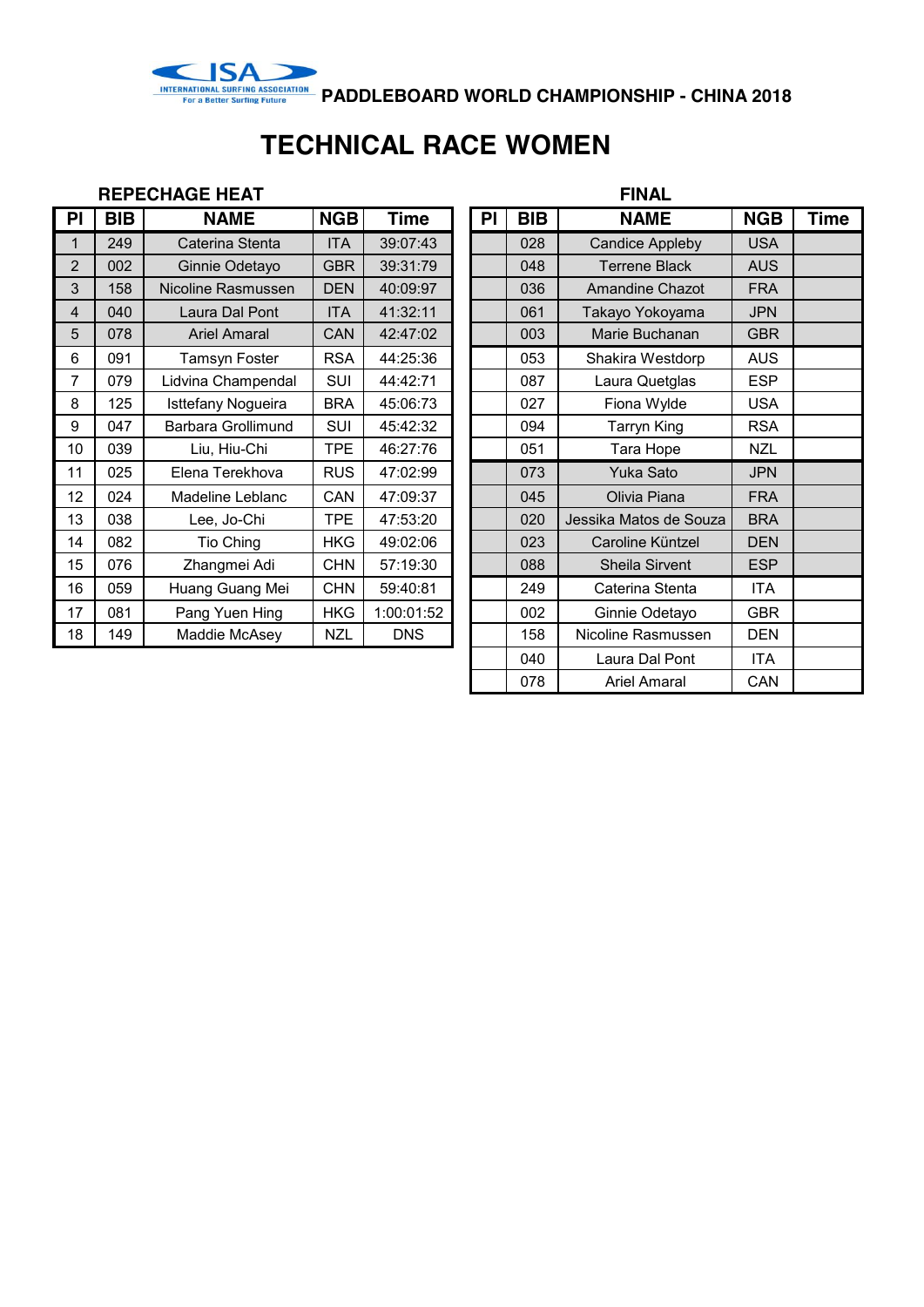| PI | <b>BIB</b> | <b>NAME</b>                    | <b>NGB</b> | Time |
|----|------------|--------------------------------|------------|------|
|    | 069        | Lachie Lansdown                | <b>AUS</b> |      |
|    | 049        | Jeremie Camgrand               | <b>FRA</b> |      |
|    | 153        | Daniel Hart                    | <b>NZL</b> |      |
|    | 147        | <b>Hunter Pflueger</b>         | <b>USA</b> |      |
|    | 269        | <b>Patrick Wallace Winkler</b> | <b>BRA</b> |      |
|    | 157        | Anders Elbæk                   | <b>DEN</b> |      |
|    | 062        | Toshiki Takagi                 | <b>JPN</b> |      |
|    | 095        | Jadon Wessels                  | <b>RSA</b> |      |
|    | 007        | <b>Nick Ayers</b>              | <b>GBR</b> |      |
|    | 084        | David Buil                     | <b>ESP</b> |      |
|    | 016        | Ma Muga                        | <b>CHN</b> |      |

# **TECHNICAL RACE PRONE MEN**

# **TECHNICAL RACE PRONE WOMEN**

| PI | <b>BIB</b> | <b>NAME</b>            | <b>NGB</b> | Time |
|----|------------|------------------------|------------|------|
|    | 072        | Grace Rosato           | <b>AUS</b> |      |
|    | 035        | <b>Margot Calvet</b>   | <b>FRA</b> |      |
|    | 152        | Devon Halligan         | <b>NZL</b> |      |
|    | 042        | Kailyn Winter          | <b>USA</b> |      |
|    | 022        | Katrine Zinck          | <b>DEN</b> |      |
|    | 009        | Cornelia Rigatti       | <b>ITA</b> |      |
|    | 070        | Reina Ohyama           | <b>JPN</b> |      |
|    | 004        | <b>Holly Henderson</b> | <b>GBR</b> |      |
|    | 083        | <b>Judit Verges</b>    | <b>ESP</b> |      |
|    | 213        | Hu Shijun              | <b>CHN</b> |      |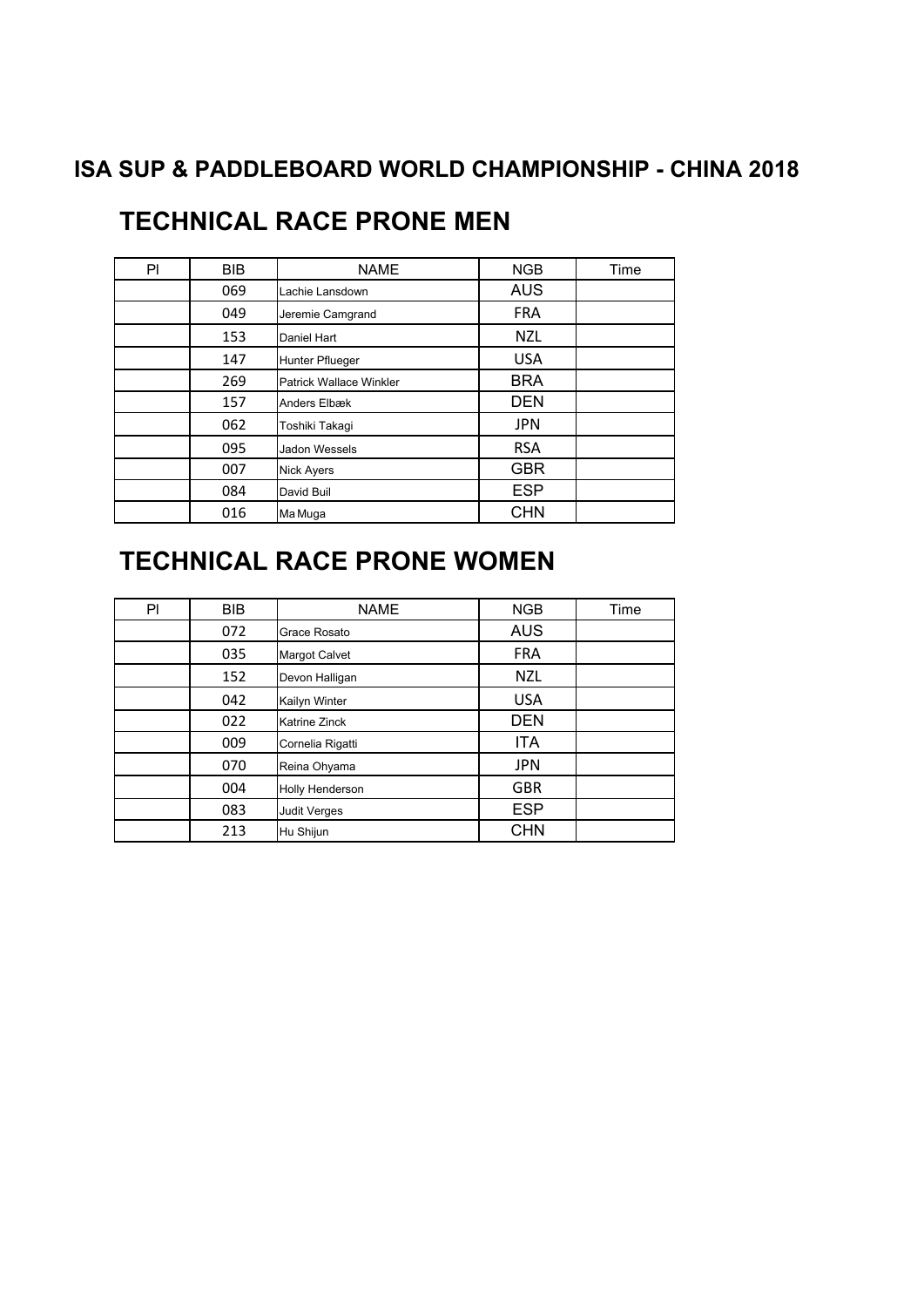| PI. | <b>BIB</b> | <b>NAME</b>          | <b>NGB</b> | Time |
|-----|------------|----------------------|------------|------|
|     | 063        | Sam McCullough       | <b>AUS</b> |      |
|     | 046        | Noic Gariou          | <b>FRA</b> |      |
|     | 150        | Oliver Houghton      | <b>NZL</b> |      |
|     | 043        | Ryan Funk            | <b>USA</b> |      |
|     | 077        | Guilherme Cunha      | <b>BRA</b> |      |
|     | 066        | Christian Andersen   | <b>DEN</b> |      |
|     | 006        | Riccardo Rossi       | ITA        |      |
|     | 209        | Kei Komatsuyama      | <b>JPN</b> |      |
|     | 097        | <b>Henco Scholtz</b> | <b>RSA</b> |      |
|     | 050        | Maui Sach            | <b>GER</b> |      |
|     | 014        | Lucas Boyum          | <b>SWE</b> |      |
|     | 306        | <b>Ben Moreham</b>   | <b>GBR</b> |      |
|     | 127        | Aarón Sánchez        | <b>ESP</b> |      |
|     | 211        | Seymour Jack Kelly   | <b>HKG</b> |      |
|     | 068        | Huang Wanglong       | <b>CHN</b> |      |
|     | 037        | Shih, Meng-Chun      | TPE        |      |

# **JUNIOR RACE MEN**

# **JUNIOR RACE WOMEN**

| PI | <b>BIB</b> | <b>NAME</b>       | <b>NGB</b> | Time |
|----|------------|-------------------|------------|------|
|    | 041        | Abbie Walkerdene  | <b>AUS</b> |      |
|    | 034        | Melanie Lafenetre | <b>FRA</b> |      |
|    | 149        | Maddie McAsey     | NZL        |      |
|    | 044        | Jade Howson       | <b>USA</b> |      |
|    | 023        | Caroline Küntzel  | <b>DEN</b> |      |
|    | 040        | Laura Dal Pont    | ITA        |      |
|    | 071        | Miu Kogai         | <b>JPN</b> |      |
|    | 096        | Karisa Grace      | <b>RSA</b> |      |
|    | 010        | Hannah-Leni Krah  | <b>GER</b> |      |
|    | 001        | Elle Veale        | <b>GBR</b> |      |
|    | 085        | Aida Soberbio     | <b>ESP</b> |      |
|    | 262        | Veronika Savonova | <b>RUS</b> |      |
|    | 268        | Jim Nga Woon Jade | <b>HKG</b> |      |
|    | 065        | Mi Jiachen        | <b>CHN</b> |      |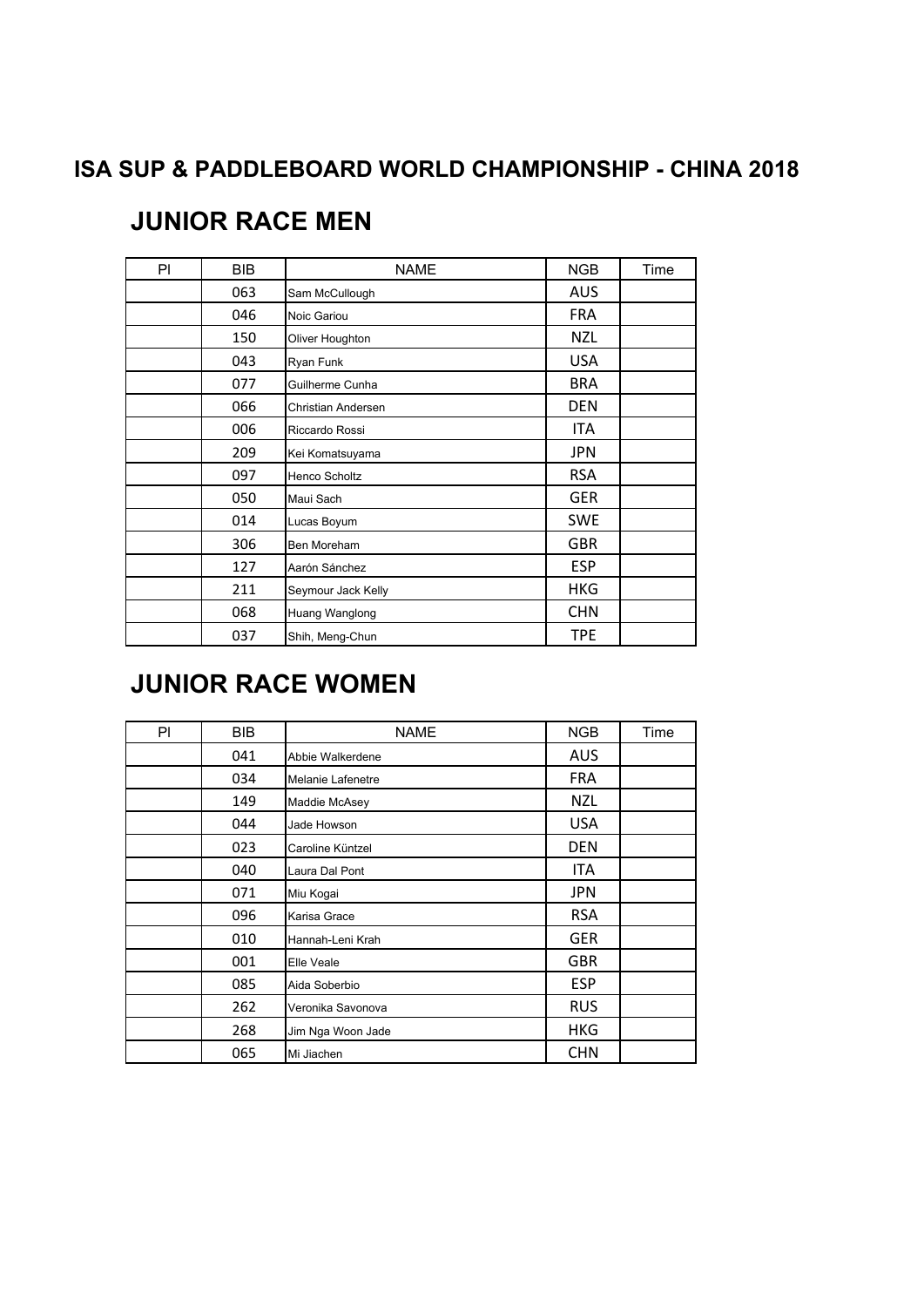# **SPRINT RACE MEN ROUND 1**

| PI | <b>BIB</b> | <b>NAME</b>              | <b>NGB</b> | Time | PI | <b>BIB</b> | <b>NAME</b>           | <b>NGB</b> | Time |
|----|------------|--------------------------|------------|------|----|------------|-----------------------|------------|------|
|    | 214        | Michael Booth            | <b>AUS</b> |      |    | 046        | Noic Gariou           | <b>FRA</b> |      |
|    | 057        | Kenny Kaneko             | JPN        |      |    | 189        | Claudio Nika          | ITA        |      |
|    | 092        | Kimon Dos Santos         | <b>RSA</b> |      |    | 334        | Kai-Nicolas Steimer   | <b>GER</b> |      |
|    | 099        | Ross Mc Garry            | <b>IRE</b> |      |    | 221        | Alain Luck            | SUI        |      |
|    | 032        | Bruno Hasulvo            | <b>HUN</b> |      |    | 204        | <b>Andrey Kraitor</b> | <b>RUS</b> |      |
|    | 122        | Parsa Mohammadalizadehda | IRI        |      |    | 029        | Lin, Po-Yu            | <b>TPE</b> |      |

| HEAT#1                   |            |      |    |            |                     |            |      |
|--------------------------|------------|------|----|------------|---------------------|------------|------|
| <b>NAME</b>              | <b>NGB</b> | Time | PI | <b>BIB</b> | <b>NAME</b>         | <b>NGB</b> | Time |
| Michael Booth            | <b>AUS</b> |      |    | 046        | Noic Gariou         | <b>FRA</b> |      |
| Kenny Kaneko             | <b>JPN</b> |      |    | 189        | Claudio Nika        | ITA        |      |
| Kimon Dos Santos         | <b>RSA</b> |      |    | 334        | Kai-Nicolas Steimer | <b>GER</b> |      |
| Ross Mc Garry            | <b>IRE</b> |      |    | 221        | Alain Luck          | <b>SUI</b> |      |
| Bruno Hasulyo            | <b>HUN</b> |      |    | 204        | Andrey Kraitor      | <b>RUS</b> |      |
| Parsa Mohammadalizadehda | IRI        |      |    | 029        | Lin, Po-Yu          | <b>TPE</b> |      |

| PI | <b>BIB</b> | <b>NAME</b>              | <b>NGB</b> | Time | PI | <b>BIB</b> | <b>NAME</b>          | <b>NGB</b> | Time |
|----|------------|--------------------------|------------|------|----|------------|----------------------|------------|------|
|    | 151        | <b>Trevor Tunnington</b> | <b>NZL</b> |      |    | 128        | <b>Connor Baxter</b> | USA        |      |
|    | 156        | <b>Casper Steinfath</b>  | <b>DEN</b> |      |    | 075        | Arthur Carvalho      | <b>BRA</b> |      |
|    | 256        | Jacob Westman            | <b>SWE</b> |      |    | 306        | Ben Moreham          | <b>GBR</b> |      |
|    | 021        | Pablo Aina               | <b>ESP</b> |      |    | 155        | Dan Miller           | <b>CAN</b> |      |
|    | 247        | Nickos Syrigos           | <b>GRE</b> |      |    | 090        | Sekar Patchai        | <b>IND</b> |      |
|    | 215        | Li Xiao Rong             | <b>CHN</b> |      |    | 160        | Ng Ying Lun          | <b>HKG</b> |      |

# **HEAT #3 HEAT #4**

| PI | <b>BIB</b> | <b>NAME</b>            | <b>NGB</b> | Time |
|----|------------|------------------------|------------|------|
|    | 128        | <b>Connor Baxter</b>   | <b>USA</b> |      |
|    | 075        | <b>Arthur Carvalho</b> | <b>BRA</b> |      |
|    | 306        | Ben Moreham            | <b>GBR</b> |      |
|    | 155        | Dan Miller             | <b>CAN</b> |      |
|    | 090        | Sekar Patchai          | IND        |      |
|    | 160        | Ng Ying Lun            | <b>HKG</b> |      |

# **SPRINT RACE MEN SEMIFINALS**

| P <sub>1</sub> | <b>BIB</b> | <b>NAME</b> | <b>NGB</b> | Time | PI     | BIB | <b>NAME</b> | <b>NGB</b> | Time |
|----------------|------------|-------------|------------|------|--------|-----|-------------|------------|------|
|                |            | 1/1         |            |      |        |     | 1/3         |            |      |
| ົ<br>▃         |            | 2/2         |            |      | ◠      |     | 2/4         |            |      |
| $\sim$<br>J    |            | 3/3         |            |      | $\sim$ |     | 3/1         |            |      |
| 4              |            | 1/4         |            |      |        |     | 1/2         |            |      |
| 5              |            | 2/1         |            |      | 5      |     | 2/3         |            |      |
| 6              |            | 3/2         |            |      | 6      |     | 3/4         |            |      |

# **HEAT #1 HEAT #2**

# **SPRINT RACE MEN FINAL**

| PI | <b>BIB</b> | <b>NAME</b> | <b>NGB</b> | Time |
|----|------------|-------------|------------|------|
|    |            | 1/1         |            |      |
| 2  |            | 2/2         |            |      |
| 3  |            | 3/1         |            |      |
|    |            | 1/2         |            |      |
| 5  |            | 2/1         |            |      |
| հ  |            | 3/2         |            |      |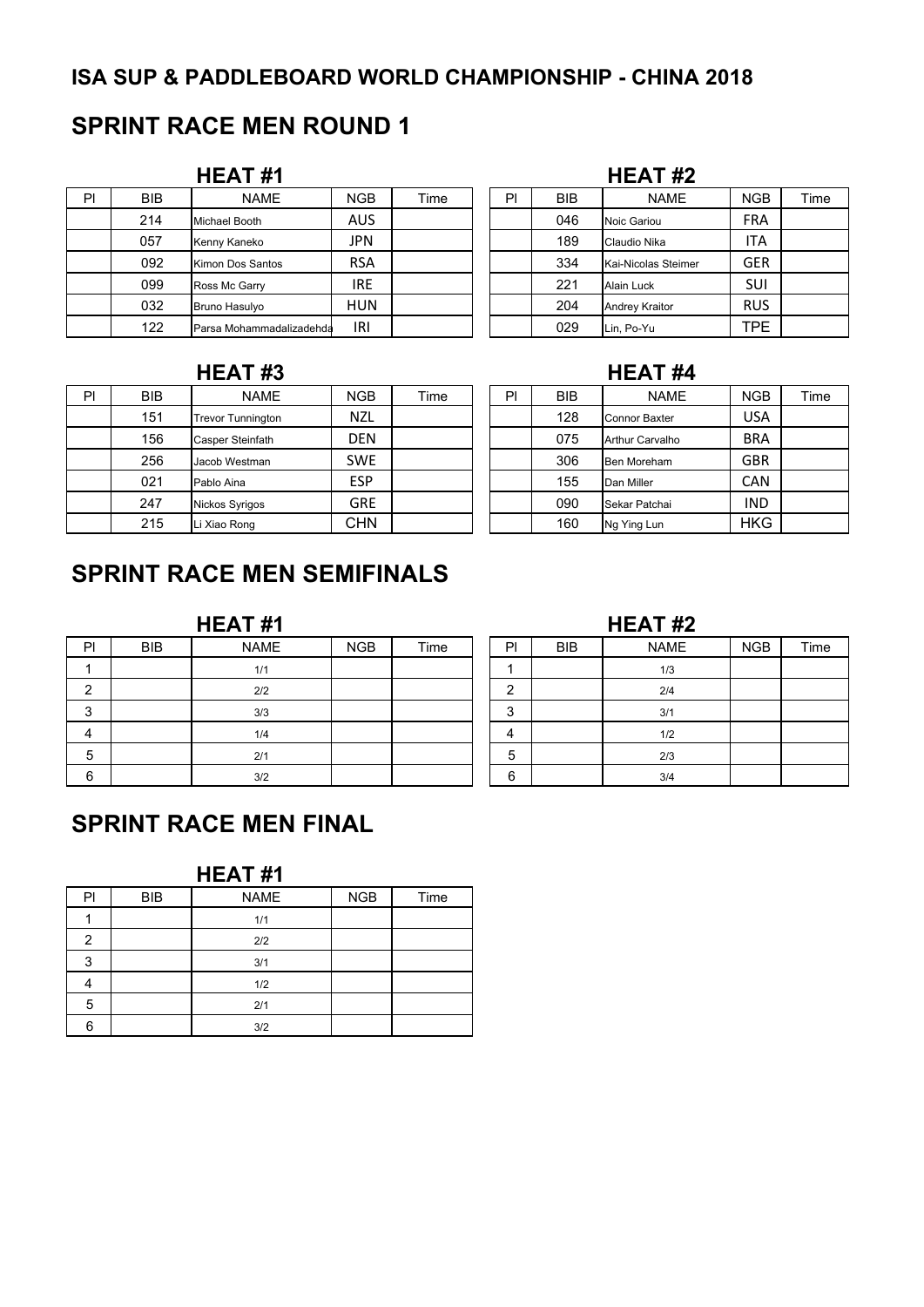# **SPRINT RACE WOMEN ROUND 1**

# **HEAT #1 HEAT #2**

| PI | <b>BIB</b> | <b>NAME</b>        | <b>NGB</b> | Time | PI | <b>BIB</b> | <b>NAME</b>            | <b>NGB</b> | Time |
|----|------------|--------------------|------------|------|----|------------|------------------------|------------|------|
|    | 048        | Terrene Black      | AUS        |      |    | 036        | Amandine Chazot        | <b>FRA</b> |      |
|    | 158        | Nicoline Rasmussen | <b>DEN</b> |      |    | 020        | Jessika Matos de Souza | <b>BRA</b> |      |
|    | 249        | Caterina Stenta    | ITA        |      |    | 073        | Yuka Sato              | JPN        |      |
|    | 078        | Ariel Amaral       | CAN        |      |    | 001        | <b>Elle Veale</b>      | <b>GBR</b> |      |
|    | 087        | Laura Quetglas     | <b>ESP</b> |      |    | 047        | Barbara Grollimund     | SUI        |      |
|    | 054        | Ji Yurong          | <b>CHN</b> |      |    | 082        | Tio Ching              | <b>HKG</b> |      |

| - 1<br>ı<br>I<br>. .<br>. . |  |  | ,<br>m<br>п<br>- |
|-----------------------------|--|--|------------------|
|-----------------------------|--|--|------------------|

| PI | <b>BIB</b> | <b>NAME</b>            | <b>NGB</b> | Time |
|----|------------|------------------------|------------|------|
|    | 036        | <b>Amandine Chazot</b> | <b>FRA</b> |      |
|    | 020        | Jessika Matos de Souza | <b>BRA</b> |      |
|    | 073        | Yuka Sato              | <b>JPN</b> |      |
|    | 001        | Elle Veale             | <b>GBR</b> |      |
|    | 047        | Barbara Grollimund     | <b>SUI</b> |      |
|    | 082        | Tio Ching              | <b>HKG</b> |      |

## **HEAT #3**

| PI | BIB | <b>NAME</b>      | <b>NGB</b> | Time |
|----|-----|------------------|------------|------|
|    | 051 | Tara Hope        | <b>NZL</b> |      |
|    | 044 | Jade Howson      | <b>USA</b> |      |
|    | 094 | Tarryn King      | <b>RSA</b> |      |
|    | 010 | Hannah-Leni Krah | <b>GER</b> |      |
|    | 025 | Elena Terekhova  | <b>RUS</b> |      |
|    | 012 | Iva Dundova      | <b>CZE</b> |      |
|    | 039 | Liu, Hui-Chi     | <b>TPE</b> |      |

# **SPRINT RACE WOMEN SEMIFINALS**

| P      | <b>BIB</b> | <b>NAME</b> | <b>NGB</b> | Time | PI     | <b>BIB</b> | <b>NAME</b> | <b>NGB</b> | Time |
|--------|------------|-------------|------------|------|--------|------------|-------------|------------|------|
|        |            | 1/1         |            |      |        |            | 3/1         |            |      |
|        |            | 2/2         |            |      |        |            | 4/2         |            |      |
| ົ<br>J |            | 3/3         |            |      |        |            | 1/3         |            |      |
| 4      |            | 4/1         |            |      |        |            | 2/1         |            |      |
| ა      |            | 1/2         |            |      |        |            | 3/2         |            |      |
| 6      |            | 2/3         |            |      | ⌒<br>r |            | 4/3         |            |      |

| <b>HEAT#1</b> |            |      | HEAT#2 |            |             |            |      |  |  |
|---------------|------------|------|--------|------------|-------------|------------|------|--|--|
| <b>NAME</b>   | <b>NGB</b> | Time | PI     | <b>BIB</b> | <b>NAME</b> | <b>NGB</b> | Time |  |  |
| 1/1           |            |      |        |            | 3/1         |            |      |  |  |
| 2/2           |            |      | ົ      |            | 4/2         |            |      |  |  |
| 3/3           |            |      | 3      |            | 1/3         |            |      |  |  |
| 4/1           |            |      | 4      |            | 2/1         |            |      |  |  |
| 1/2           |            |      | 5      |            | 3/2         |            |      |  |  |
| 2/3           |            |      | 6      |            | 4/3         |            |      |  |  |

# **SPRINT RACE WOMEN FINAL**

| PI | <b>BIB</b> | <b>NAME</b> | NGB | Time |
|----|------------|-------------|-----|------|
|    |            | 1/1         |     |      |
| 2  |            | 2/2         |     |      |
| 3  |            | 3/1         |     |      |
|    |            | 1/2         |     |      |
| 5  |            | 2/1         |     |      |
| 6  |            | 3/2         |     |      |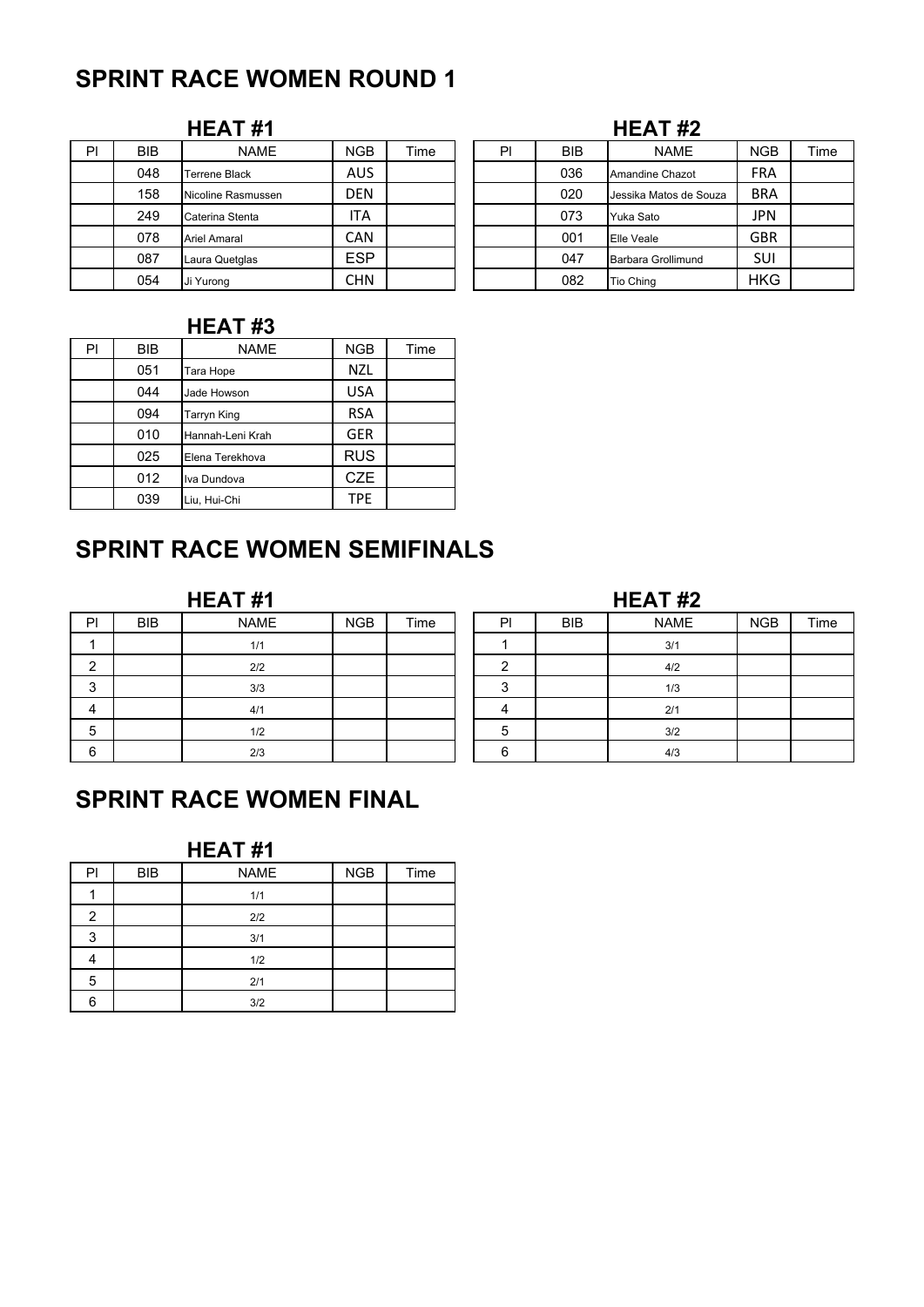# **DISTANCE RACE MEN**

| PI | <b>BIB</b> | <b>NAME</b>              | <b>NGB</b> | Time |
|----|------------|--------------------------|------------|------|
|    | 214        | Michael Booth            | <b>AUS</b> |      |
|    | 063        | Sam McCullough           | AUS        |      |
|    | 259        | <b>Titouan Puyo</b>      | <b>FRA</b> |      |
|    | 206        | <b>Martin Vitry</b>      | <b>FRA</b> |      |
|    | 151        | <b>Trevor Tunnington</b> | <b>NZL</b> |      |
|    | 150        | Oliver Houghton          | <b>NZL</b> |      |
|    | 128        | Connor Baxter            | <b>USA</b> |      |
|    | 178        | <b>Tyler Bashor</b>      | <b>USA</b> |      |
|    | 019        | Vinnicius Martins        | <b>BRA</b> |      |
|    | 075        | Arthur Carvalho          | <b>BRA</b> |      |
|    | 066        | Christian Andersen       | <b>DEN</b> |      |
|    | 307        | Niels Lønborg            | <b>DEN</b> |      |
|    | 237        | Leonard Nika             | <b>ITA</b> |      |
|    | 189        | Claudio Nika             | <b>ITA</b> |      |
|    | 057        | Kenny Kaneko             | <b>JPN</b> |      |
|    | 052        | Akira Murata             | <b>JPN</b> |      |
|    | 092        | Kimon Dos Santos         | <b>RSA</b> |      |
|    | 093        | Rory Smyth               | <b>RSA</b> |      |
|    | 011        | Frithjof Sach            | <b>GER</b> |      |
|    | 013        | Carsten Kurmis           | <b>GER</b> |      |
|    | 256        | Jacob Westman            | <b>SWE</b> |      |
|    | 008        | Aaron Rowe               | <b>GBR</b> |      |
|    | 005        | Ben Pye                  | <b>GBR</b> |      |
|    | 155        | Dan Miller               | CAN        |      |
|    | 033        | Adam Schell              | CAN        |      |
|    | 089        | Rafael Sirvent           | <b>ESP</b> |      |
|    | 231        | Enrique Hurtado          | <b>ESP</b> |      |
|    | 221        | <b>Alain Luck</b>        | SUI        |      |
|    | 121        | Steeve Fleury            | SUI        |      |
|    | 099        | Ross Mc Garry            | <b>IRE</b> |      |
|    | 098        | Mark Hurst               | <b>IRE</b> |      |
|    | 030        | Daniel Hasulyo           | HUN        |      |
|    | 032        | Bruno Hasulyo            | <b>HUN</b> |      |
|    | 090        | Sekar Patchai            | <b>IND</b> |      |
|    | 160        | Ng Ying Lun              | <b>HKG</b> |      |
|    | 060        | Wong Yu Him              | <b>HKG</b> |      |
|    | 164        | Tan Ming Hua             | <b>CHN</b> |      |
|    | 067        | He Peng                  | <b>CHN</b> |      |
|    | 029        | Lin, Po-Yu               | <b>TPE</b> |      |
|    | 033        | Chou, Ting-Feng          | <b>TPE</b> |      |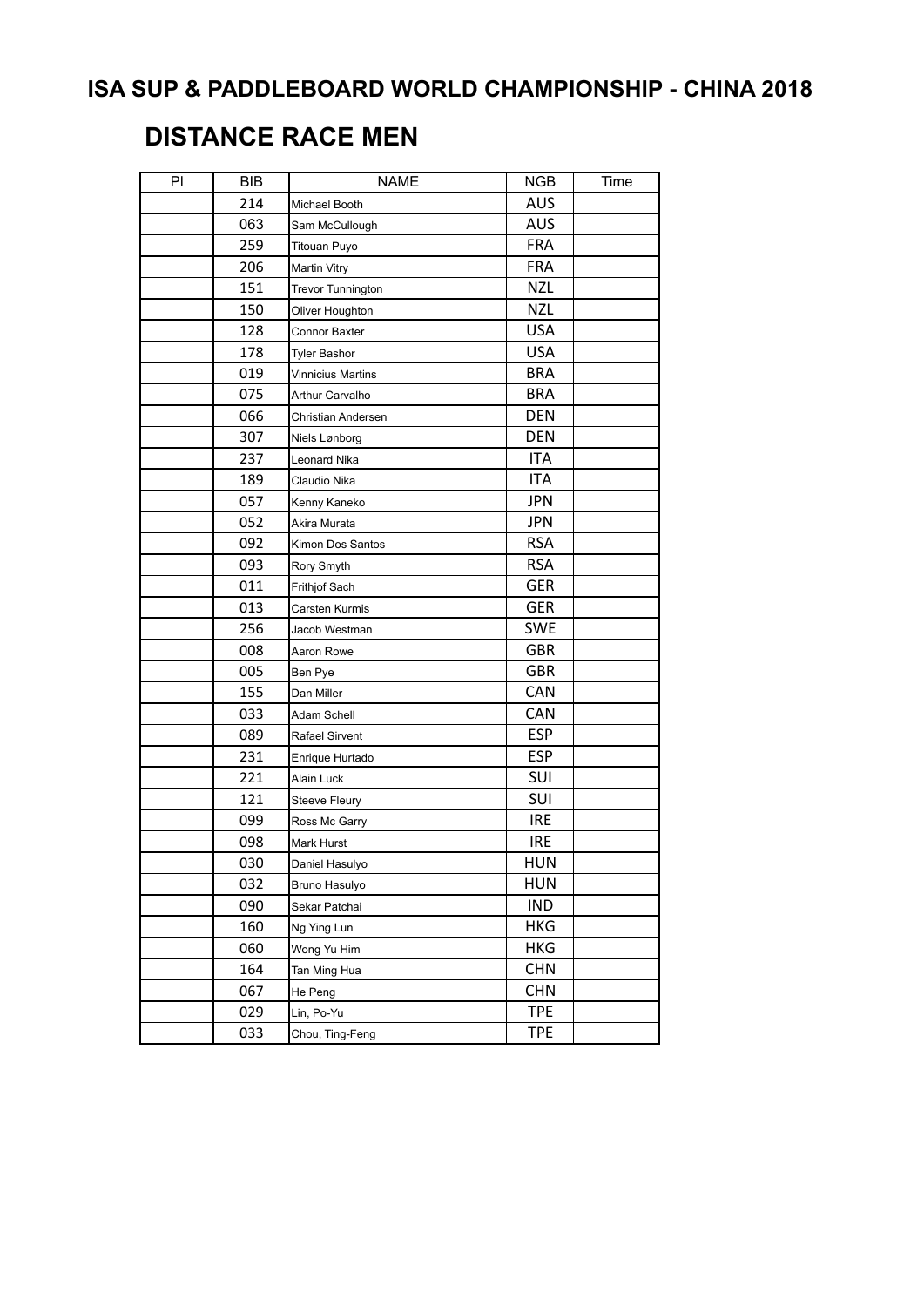# **DISTANCE RACE WOMEN**

| P <sub>1</sub> | <b>BIB</b> | <b>NAME</b>            | <b>NGB</b> | Time |
|----------------|------------|------------------------|------------|------|
|                | 048        | <b>Terrene Black</b>   | <b>AUS</b> |      |
|                | 053        | Shakira Westdorp       | <b>AUS</b> |      |
|                | 045        | Olivia Piana           | <b>FRA</b> |      |
|                | 036        | <b>Amandine Chazot</b> | <b>FRA</b> |      |
|                | 051        | Tara Hope              | <b>NZL</b> |      |
|                | 149        | Maddie McAsey          | <b>NZL</b> |      |
|                | 027        | Fiona Wylde            | <b>USA</b> |      |
|                | 026        | April Zilg             | <b>USA</b> |      |
|                | 018        | Aline Abad             | <b>BRA</b> |      |
|                | 158        | Nicoline Rasmussen     | <b>DEN</b> |      |
|                | 249        | Caterina Stenta        | <b>ITA</b> |      |
|                | 040        | Laura Dal Pont         | <b>ITA</b> |      |
|                | 073        | Yuka Sato              | <b>JPN</b> |      |
|                | 061        | Takayo Yokoyama        | <b>JPN</b> |      |
|                | 094        | Tarryn King            | <b>RSA</b> |      |
|                | 010        | Hannah-Leni Krah       | <b>GER</b> |      |
|                | 003        | Marie Buchanan         | <b>GBR</b> |      |
|                | 002        | Ginnie Odetayo         | <b>GBR</b> |      |
|                | 078        | <b>Ariel Amaral</b>    | CAN        |      |
|                | 024        | Madeline Leblanc       | CAN        |      |
|                | 087        | Laura Quetglas         | <b>ESP</b> |      |
|                | 086        | Susak Molinero         | <b>ESP</b> |      |
|                | 079        | Lidvina Champendal     | SUI        |      |
|                | 047        | Barbara Grollimund     | SUI        |      |
|                | 025        | Elena Terekhova        | <b>RUS</b> |      |
|                | 082        | Tio Ching              | <b>HKG</b> |      |
|                | 081        | Pang Yuen Hing         | <b>HKG</b> |      |
|                | 055        | Yezhou Zhu             | <b>CHN</b> |      |
|                | 017        | Xianli Wang            | <b>CHN</b> |      |
|                | 039        | Liu, Hiu-Chi           | <b>TPE</b> |      |
|                | 038        | Lee, Jo-Chi            | <b>TPE</b> |      |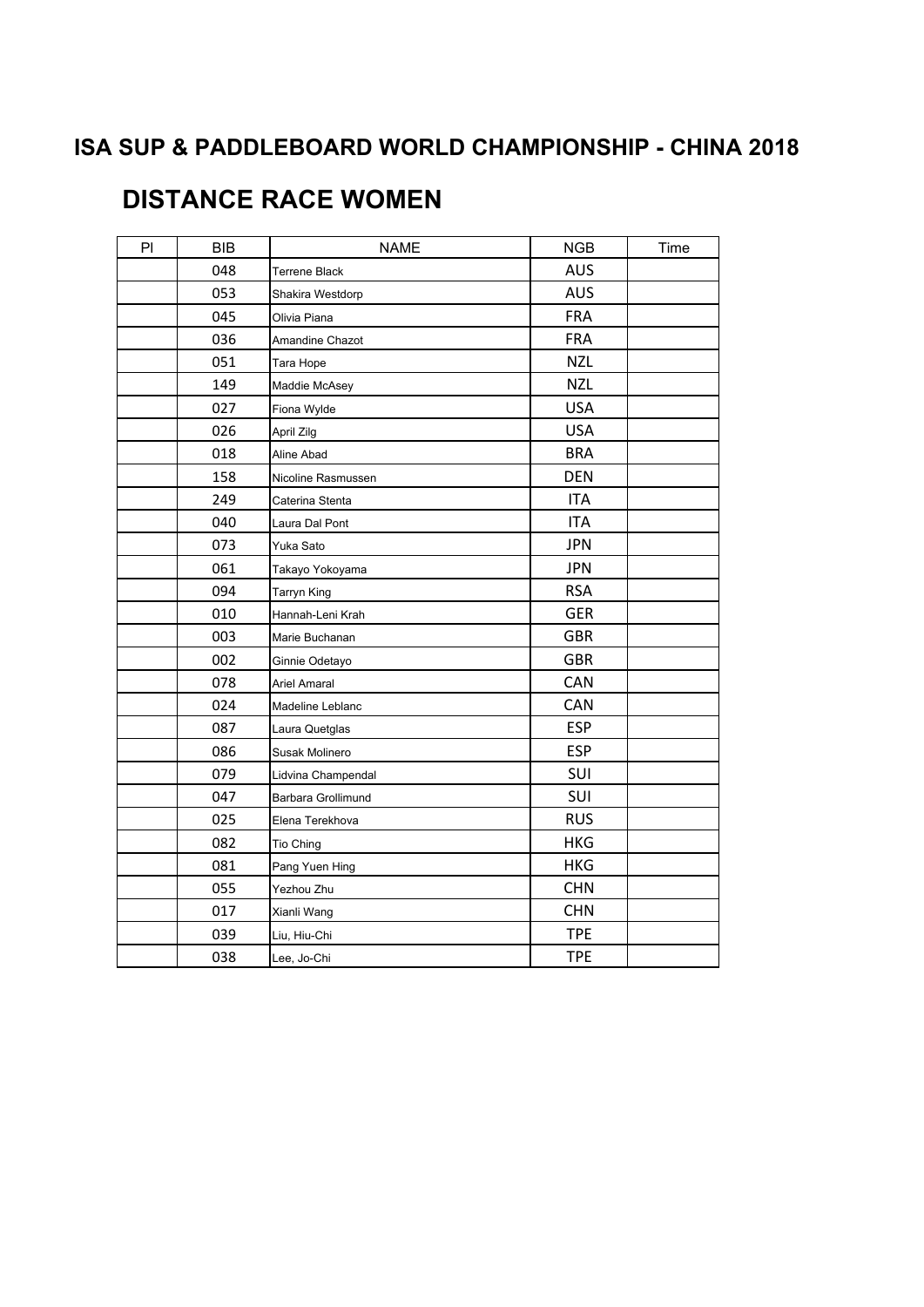| PI | <b>BIB</b> | <b>NAME</b>                    | <b>NGB</b> | Time |
|----|------------|--------------------------------|------------|------|
|    | 069        | Lachie Lansdown                | <b>AUS</b> |      |
|    | 049        | Jeremie Camgrand               | <b>FRA</b> |      |
|    | 153        | Daniel Hart                    | <b>NZL</b> |      |
|    | 147        | Hunter Pflueger                | <b>USA</b> |      |
|    | 269        | <b>Patrick Wallace Winkler</b> | <b>BRA</b> |      |
|    | 157        | Anders Elbæk                   | <b>DEN</b> |      |
|    | 062        | Toshiki Takagi                 | <b>JPN</b> |      |
|    | 095        | Jadon Wessels                  | <b>RSA</b> |      |
|    | 007        | <b>Nick Ayers</b>              | <b>GBR</b> |      |
|    | 084        | David Buil                     | <b>ESP</b> |      |
|    | 015        | Huo Mingcai                    | <b>CHN</b> |      |

# **DISTANCE RACE PRONE MEN**

# **DISTANCE RACE PRONE WOMEN**

| PI | <b>BIB</b> | <b>NAME</b>            | <b>NGB</b> | Time |
|----|------------|------------------------|------------|------|
|    | 072        | Grace Rosato           | <b>AUS</b> |      |
|    | 035        | <b>Margot Calvet</b>   | <b>FRA</b> |      |
|    | 152        | Devon Halligan         | <b>NZL</b> |      |
|    | 042        | Kailyn Winter          | <b>USA</b> |      |
|    | 022        | <b>Katrine Zinck</b>   | <b>DEN</b> |      |
|    | 009        | Cornelia Rigatti       | <b>ITA</b> |      |
|    | 070        | Reina Ohyama           | <b>JPN</b> |      |
|    | 004        | <b>Holly Henderson</b> | <b>GBR</b> |      |
|    | 083        | <b>Judit Verges</b>    | <b>ESP</b> |      |
|    | 058        | Aying Jineng           | <b>CHN</b> |      |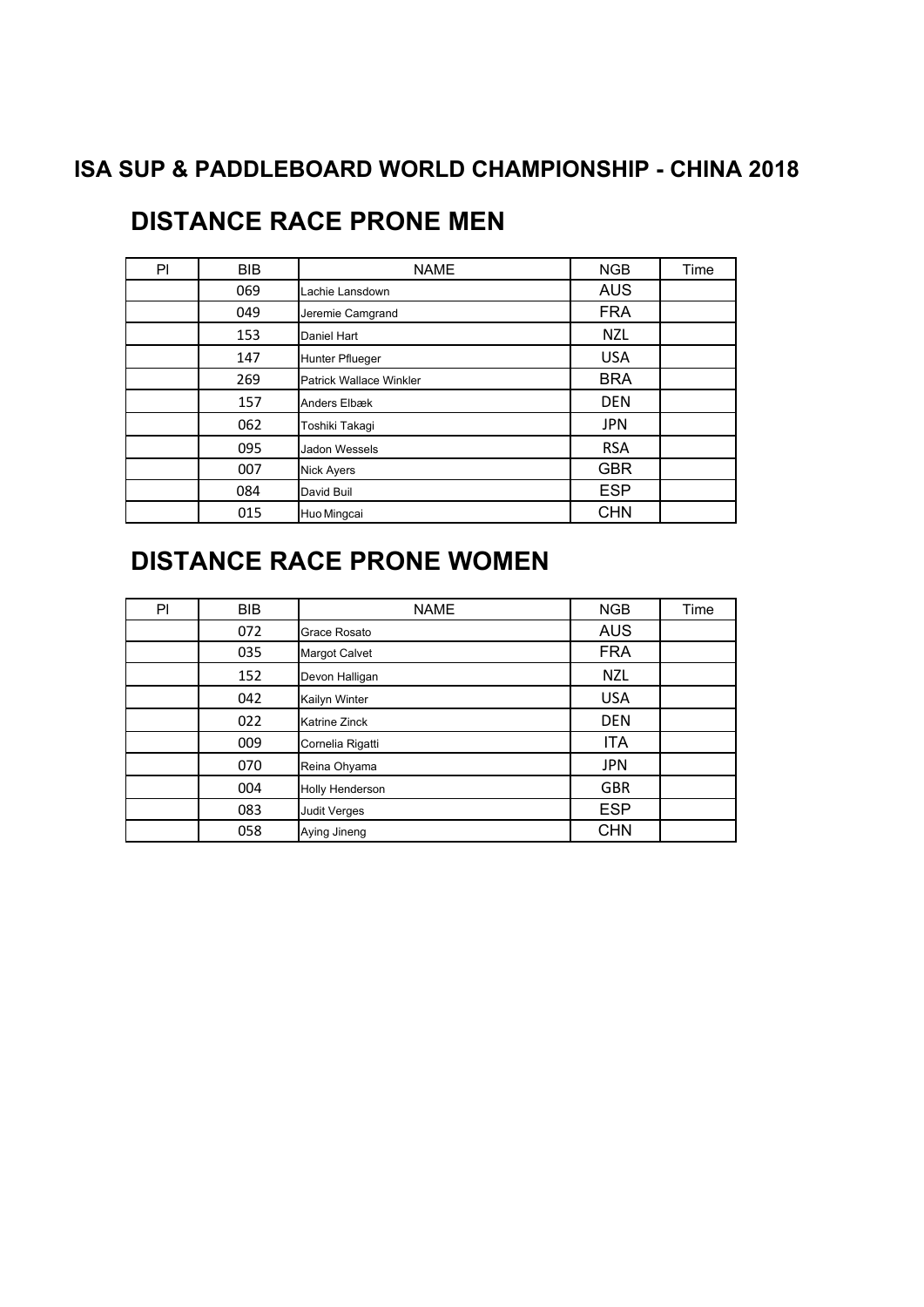

 $\mathbf{r}$ 

÷.

| Place          | Name                     | NGB        | Point |
|----------------|--------------------------|------------|-------|
| 1              | Luiz Diniz               | <b>BRA</b> | 1000  |
| $\overline{2}$ | Harry Maskell            | <b>AUS</b> | 860   |
| 3              | Caio Vaz                 | <b>BRA</b> | 730   |
| 4              | Juan de los Reyez        | <b>ESP</b> | 670   |
| 5              | Riki Horikoshi           | <b>JPN</b> | 610   |
| 6              | Sean Poynter             | <b>USA</b> | 583   |
| 7              | Daniel Hughes            | <b>USA</b> | 555   |
| 8              | <b>Thomas King</b>       | <b>RSA</b> | 528   |
| 9              | <b>Benoit Carpentier</b> | <b>FRA</b> | 500   |
| 9              | Matthew Maxwell          | <b>RSA</b> | 500   |
| 11             | Sean Hovell              | <b>NZL</b> | 475   |
| 11             | Jamie Andrew             | <b>NZL</b> | 475   |
| 13             | Nic Walker               | <b>AUS</b> | 450   |
| 13             | Leonard Nika             | <b>ITA</b> | 450   |
| 13             | Aaron Rowe               | <b>GBR</b> | 450   |
| 16             | Oscar Ruiz               | <b>ESP</b> | 413   |
| 16             | Claudio Nika             | <b>ITA</b> | 413   |
| 16             | Alexis Deniel            | <b>FRA</b> | 413   |
| 19             | Kai-Nicolas Steimer      | <b>GER</b> | 390   |
| 19             | Christian Andersen       | <b>DEN</b> | 390   |
| 19             | Felipe Pizarro Sanchez   | CHI        | 390   |
| 22             | Patrick Boyum            | <b>SWE</b> | 375   |
| 22             | <b>Steeve Fleury</b>     | <b>SUI</b> | 375   |
| 22             | Sergei Shubin            | <b>RUS</b> | 375   |
| 25             | Franco Bono Pérez        | CHI        | 360   |
| 25             | Matt Argyle              | <b>GBR</b> | 360   |
| 25             | Wu, Chia-Ju              | <b>TPE</b> | 360   |
| 25             | Carsten Kurmis           | <b>GER</b> | 360   |
| 25             | Toshihiro Harada         | <b>JPN</b> | 360   |
| 25             | <b>Linus Thuresson</b>   | <b>SWE</b> | 360   |
| 31             | Yaroslav Klokov          | <b>RUS</b> | 330   |
| 31             | Chu, Cheng-Fu            | TPE        | 330   |
| 31             | Dan Tarnow               | CAN        | 330   |
| 31             | Adam Schell              | CAN        | 330   |
| 31             | Wen Huang                | CHN        | 330   |
| 31             | Cai Weiliang             | CHN        | 330   |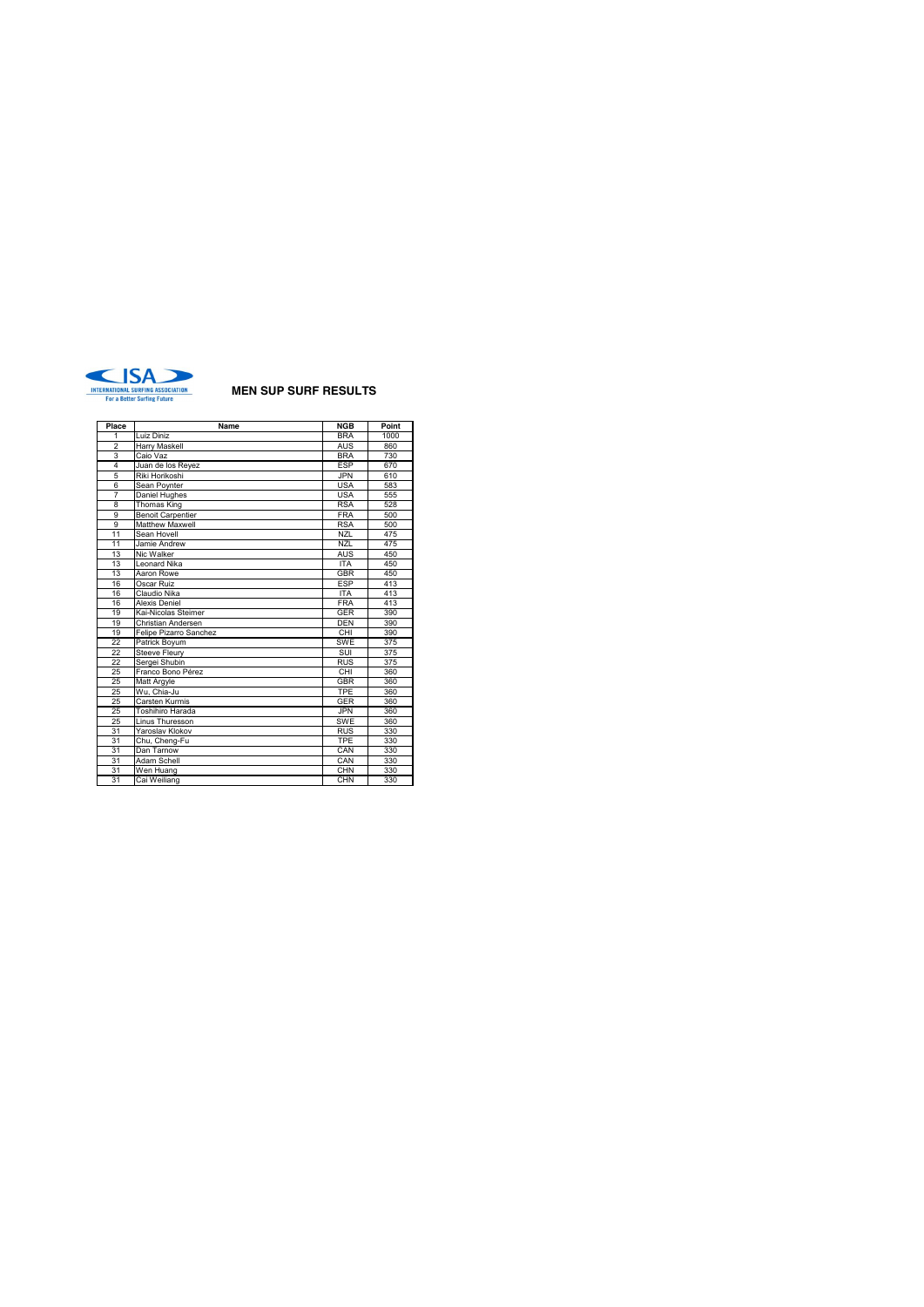

#### **ISA SUP & PADDLEBOARD WORLD CHAMPIONSHIP - CHINA 2018 - MEN SUP SURF**

**MAIN ROUND 1** HEAT#1 **1** HEAT # 2 **2** HEAT #3 **3** HEAT # 4 **4** Red 2 Christian Andersen DEN 8,53 1 Jamie Andrew NZL 11,83 1 HEAT-3<br>White 1 Riki Horikoshi JPN 13,20 2 Patrick Boyum SWE 6,20 2 Matthew Maxwell RSA 10,90 3 Matt Argyle GBR 5.37<br>Yellow 3 Chu, Cheng-Fu TPE 4,43 3 Yaroslav Kl White | 1 | Riki Horikoshi | JPN | 13,20 | 2 | Patrick Boyum | SWE | 6,20 | | 2 | Matthew Maxwell | RSA | 10,90 | 3 | Matt Argyle | GBR | 5,37 Yellow | 3 | Chu, Cheng-Fu | TPE | 4,43 | | 3 | Yaroslav Klokov | RUS | 4,93 | | 3 | Franco Bono Pérez | CHI | 6,23 | | 2 | Oscar Ruiz | ESP | 8,53 **Blue** HEAT # 5 **5** HEAT # 6 **6** HEAT # 7 **7** HEAT # 8 **8** Red | 1 | Harry Maskell | AUS | 16,00 | | 1 | Sean Poynter | USA | 17,60 | | 1 | Sean Hovell | NZL | 10,04 | 1 | Leonard Nika | ITA | 9,06 White | 2 | Dan Tarnow | CAN | 4,10 | | 2 | Kai-Nicolas Steimer | GER | 6,16 | | 2 | Carsten Kurmis | GER | 6,60 | | 2 | Claudio Nika | ITA | 6,94 Red 1 Harry Maskell AUS 16,00 1 Sean Poynter USA 17,60 1 Sean Hovell NZL 10,04 1 Leonard Nika ITA 9,06<br>White 2 Dan Tarnow CAN 4,10 2 Kai-Nicolas Steiner GER 6,16 2 Carsten Kurmis GER 6,60 2 Claudio Nika ITA 6,94<br>Yellow 3 A **Blue** HEAT # 9 **9** HEAT # 10 **10** HEAT # 11 **11** HEAT # 12 **12** Red 2 BenoitCarpentier FRA.[11,07] 1 AlexisDeniel FRA.[11,37] 1 Caio Vaz BRA.[15,26] 1 Luiz Diniz BRA 17,30<br>White 3 Aaron Rowe GBR.[10,10] 3 Linus Thuresson SWE[5,53] 2 Thomas King RSA.[13,37] 2 Toshihiro Harada JPN 9,77<br>Y **Blue MAIN ROUND TWO**<br> **HEAT # 1**<br>
Riki Horikoshi 16 HEAT # 1 13 HEAT # 2 14 HEAT # 3 HEAT # 4 HEAT # 3 HEAT # 4 HEAT # 3 HEAT # 4 HEAT # 4 HEAT # 4 HEAT # 4 HEAT # 4 HEAT # 4 HEAT # 4 HEAT # 4 HEAT # 4 HEAT # 4 HEAT # 4 HEAT # 4 HEAT # 4 HEAT # 4 HEAT # 4 HEAT # 4 HEAT White 4 Patrick Boyum SWE 4,50 4 Christian Andrew NZL 9,80 1 HEAT #3 4 HEAT #1 16<br>Red 2 Riki Horkboshi JPN 11,40 1 Christian Andersen DEN 5,26 1 Harry Maskell AUS 171,00 1 Sean Poynter USA 171<br>19 White 4 Daniel Hughes USA <u>Yellow | 1 Daniel Hughes | USA | 13,37 | 3 | Nic Walker | AUS | 7,94 | 2 | Sean Hovell | NZL | 7,93 | 2 | Leonard Nika | ITA | 8,84<br>Blue | 3 | Oscar Ruiz | ESP | 8,97 | 2 | Matthew Maxwell | RSA | 8,00 | 3 | Claudio Nika </u> White | 4 | Steeve Fleury | SUI | 5,07 | 2 | Benoit Carpentier | FRA | 12,87<br>Yellow | 1 | Caio Vaz | BRA | 11,00 | 1 | Luiz Diniz | BRA | 14,10 Blue | 3 | Toshihiro Harada | JPN | 7,43 | 4 | Thomas King | RSA | 11,50<br>**MAIN ROUND THREE** HEAT # 1 **19** HEAT # 2 **20** HEAT # 3 **21** Red 3 Daniel Hughes USA 8,32 1 Caio Vaz BRA 13,60 2 Sean Poynter USA 11,06 White 2 Matthew Maxwell RSA 8,50 2 Benoit Carpentier FRA 10,56 3 Sean Hovell NZL 7,57 Yellow 1 Harry Maskell AUS 14,43 4 Jamie Andrew NZL 8,67 1 Luiz Diniz BRA 15,67 Blue 4 Leonard Nika ITA 5,25 3 Riki Horikoshi JPN 9,53 4 Juan de los Reyez ESP 6,20 **MAIN ROUND FOUR** HEAT # 1 **22** HEAT # 2 **23** Red 2 Harry Maskell AUS 15,26 3 Matthew Maxwell<br>
White 3 Benoit Carpentier FRA 11,83 2 Caio Vaz<br>
Yellow 1 Luiz Diniz<br>
RRA 15,80 1 Sean Poynter White 3 Benoit Carpentier FRA 11,83 2 Caio Vaz<br>Yellow 1 Luiz Diniz BRA 15,80 1 Sean Poynter USA 16,10<br>MAIN ROUND FIVE HEAT # 1 **24**<br>
Luiz Diniz BRA 14,04<br>
Caio Vaz BRA 10,03 Red 2 Luiz Diniz BRA 14,04 White 4 Caio Vaz BRA 10,03 Yellow 3 Sean Poynter USA 13,43 **Harry Mask FINAL** 49<br>14,50<br>18,00 Red 2 Harry Maskell AUS 14,50 1st=1st=1000 points<br>
White 1 Luiz Diniz BRA 18,00 2nd=2nd=860 points<br>
Yellow 3 Caio Vaz BRA 12,60 3rd=3rd=730 points 1 Luiz Diniz BRA 18,00 2nd=2nd=860 points<br>3 Caio Vaz BRA 12,60 3rd=3rd=730 points Yellow 3 Caio Vaz BRA 12,60 3rd=3rd=730 points Blue 4 Juan de los Reyez ESP 12,24 4th=4th=670 points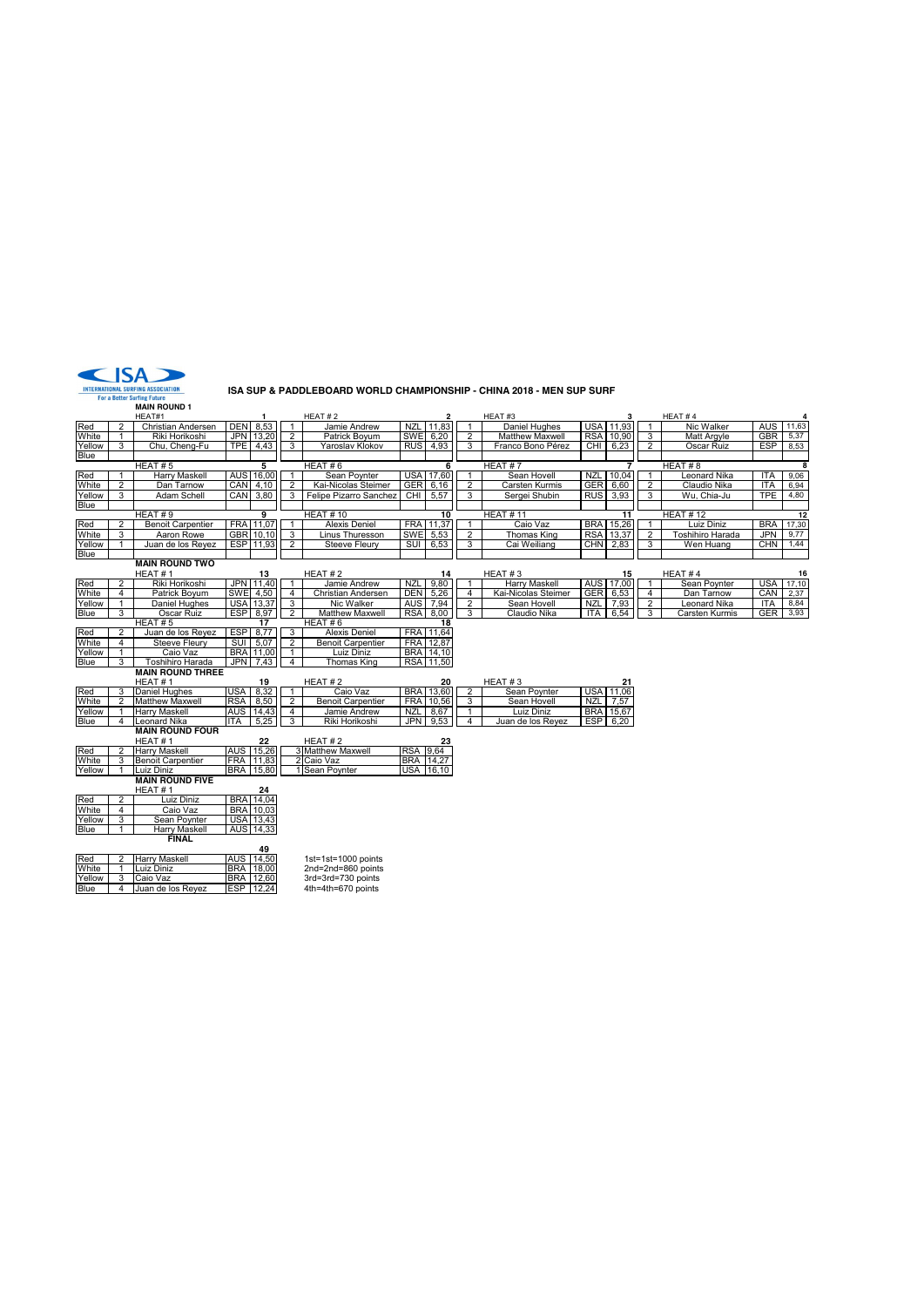

#### **ISA SUP & PADDLEBOARD WORLD CHAMPIONSHIP - CHINA 2018 - MEN SUP SURF**

|                       |                | <b>REPECHAGE ROUND ONE</b>   |            |                  |                   |                                           |                          |                   |                                | 4th=43th=270points ; 3rd=37th=300points          |            |                    |                |                        |                |
|-----------------------|----------------|------------------------------|------------|------------------|-------------------|-------------------------------------------|--------------------------|-------------------|--------------------------------|--------------------------------------------------|------------|--------------------|----------------|------------------------|----------------|
|                       |                | HEAT#1                       |            | 25               |                   | HEAT#2                                    |                          | 26                |                                | HEAT#3                                           |            | 27                 |                | HEAT#4                 | 28             |
| Red                   | $\overline{2}$ | Chu, Cheng-Fu                | <b>TPE</b> | 4,43             | $\overline{2}$    | Yaroslav Klokov                           |                          | RUS 4,93          | $\overline{2}$                 | Adam Schell                                      |            | CAN 3,80           |                | Felipe Pizarro Sanchez | CHI 5,57       |
| White                 |                |                              |            |                  |                   |                                           |                          |                   |                                |                                                  |            |                    |                |                        |                |
| Yellow                | $\mathbf{1}$   | Franco Bono Pérez            | <b>CHI</b> | 6,23             | $\mathbf{1}$      | Matt Argyle                               | GBR 5,37                 |                   | $\mathbf{1}$                   | Sergei Shubin                                    | <b>RUS</b> | 3,93               | $\overline{2}$ | Wu, Chia-Ju            | TPE 4,80       |
| <b>Blue</b>           |                |                              |            |                  |                   |                                           |                          |                   |                                |                                                  |            |                    |                |                        |                |
|                       |                | HEAT#5                       |            | 29               |                   | HEAT#6                                    |                          | $\overline{30}$   |                                |                                                  |            |                    |                |                        |                |
| Red                   |                | Aaron Rowe                   |            | GBR 10,10        | $\mathbf{1}$      | <b>Linus Thuresson</b>                    |                          | SWE 5,53          |                                |                                                  |            |                    |                |                        |                |
| White                 |                |                              |            |                  |                   |                                           |                          |                   |                                |                                                  |            |                    |                |                        |                |
| Yellow                | 2              | Cai Weiliang                 | <b>CHN</b> | 2,83             | 2                 | Wen Huang                                 | <b>CHN</b>               | 1,44              |                                |                                                  |            |                    |                |                        |                |
| <b>Blue</b>           |                | <b>REPECHAGE ROUND TWO</b>   |            |                  |                   |                                           |                          |                   |                                |                                                  |            |                    |                |                        |                |
|                       |                | HEAT#1                       |            |                  |                   | HEAT#2                                    |                          |                   |                                | 4th=31th=330points; 3rd=25th=360points<br>HEAT#3 |            | 33                 |                | HEAT#4                 |                |
| Red                   | 1              | Oscar Ruiz                   |            | 31<br>ESP 9,50   | $\mathbf{1}$      | Nic Walker                                |                          | 32<br>AUS 11,33   | $\mathbf{1}$                   | Claudio Nika                                     | <b>ITA</b> | 6.37               | 3              | Carsten Kurmis         | 34<br>GER 6,90 |
| White                 | $\overline{2}$ | Christian Andersen           | <b>DEN</b> | 8,53             | $\overline{2}$    | Patrick Boyum                             | SWE 5,54                 |                   | $\overline{4}$                 | Dan Tarnow                                       |            | CAN 0.00           | $\overline{2}$ | Kai-Nicolas Steimer    | GER 7.47       |
| Yellow                | 3              | Franco Bono Pérez            |            | CHI 6,63         | 3                 | Matt Argyle                               |                          | GBR 5,40          | $\overline{2}$                 | Sergei Shubin                                    |            | RUS 3.64           | $\mathbf{1}$   | Felipe Pizarro Sanchez | CHI 9,36       |
| <b>Blue</b>           | 4              | Yaroslav Klokov              | <b>RUS</b> | 6,03             | $\overline{4}$    | Chu, Cheng-Fu                             | TPE I                    | 4,30              | 3                              | Wu, Chia-Ju                                      | <b>TPE</b> | 3,01               | $\overline{4}$ | Adam Schell            | CAN 3,43       |
|                       |                | HEAT#5                       |            | 35               |                   | HEAT#6                                    |                          | 36                |                                |                                                  |            |                    |                |                        |                |
| Red                   | 3              | Toshihiro Harada             | <b>JPN</b> | 9,04             | 1                 | <b>Alexis Deniel</b>                      |                          | FRA 12,37         |                                |                                                  |            |                    |                |                        |                |
| White                 | $\overline{2}$ | Thomas King                  |            | RSA 11,64        | $\overline{2}$    | <b>Steeve Fleury</b>                      | SUI                      | 5,67              |                                |                                                  |            |                    |                |                        |                |
| Yellow                | $\mathbf{1}$   | Aaron Rowe                   |            | GBR 12,17        | 3                 | Linus Thuresson                           |                          | SWE 4,33          |                                |                                                  |            |                    |                |                        |                |
| <b>Blue</b>           | 4              | Wen Huang                    | CHN        | 4,46             | $\overline{4}$    | Cai Weiliang                              |                          | CHN 2,97          |                                |                                                  |            |                    |                |                        |                |
|                       |                | <b>REPECHAGE ROUND THREE</b> |            |                  |                   |                                           |                          |                   |                                | 4th=22th=375points ; 3rd=19th=390points          |            |                    |                |                        |                |
|                       |                | HEAT#1                       |            | 37               |                   | HEAT#2                                    |                          | 38                |                                | HEAT#3                                           |            | 39                 |                |                        |                |
| Red                   |                | Oscar Ruiz                   | <b>ESP</b> | 9,83             | $\mathbf{1}$      | Aaron Rowe                                |                          | GBR 12,40         | 3                              | Felipe Pizarro Sanchez                           | CHI        | 4,43               |                |                        |                |
| White                 | $\overline{4}$ | Patrick Boyum                | <b>SWE</b> | 4,97             | 4                 | <b>Steeve Fleury</b>                      | <b>SUI</b>               | 5,60              | $\overline{4}$                 | Sergei Shubin                                    |            | RUS 3,90           |                |                        |                |
| Yellow                | $\overline{2}$ | Claudio Nika                 | <b>ITA</b> | 7,30             | $\overline{2}$    | Nic Walker                                |                          | AUS 11,57         | $\overline{2}$                 | <b>Alexis Deniel</b>                             |            | FRA 11,17          |                |                        |                |
| <b>Blue</b>           | 3              | Kai-Nicolas Steimer          | GER        | 6,14             | 3                 | Christian Andersen                        |                          | <b>DEN</b> 8,53   | $\mathbf{1}$                   | Thomas King                                      |            | RSA 12,03          |                |                        |                |
|                       |                | <b>REPECHAGE ROUND FOUR</b>  |            |                  |                   |                                           |                          |                   |                                | 4th=16th=413points; 3rd=13th=450points           |            |                    |                |                        |                |
|                       |                | HEAT#1                       |            | 40               |                   | HEAT#2                                    |                          | 41                |                                | HEAT#3                                           |            | 42                 |                |                        |                |
| Red<br>White          | 2              | <b>Daniel Hughes</b>         | NZL        | <b>USA 14,60</b> | 2                 | Sean Hovell                               | <b>NZL</b><br><b>ITA</b> | 8,90              | $\mathbf{1}$<br>$\overline{2}$ | Riki Horikoshi                                   | <b>JPN</b> | 13,10<br>ESP 12,10 |                |                        |                |
|                       | 4              | Jamie Andrew<br>Oscar Ruiz   | <b>ESP</b> | 10.10<br>8,67    | 3<br>$\mathbf{1}$ | <b>Leonard Nika</b><br><b>Thomas King</b> |                          | 8,27<br>RSA 13,27 | 3                              | Juan de los Reyez<br>Aaron Rowe                  |            | GBR 8,86           |                |                        |                |
| Yellow<br><b>Blue</b> | 3              | Nic Walker                   | <b>AUS</b> | 9.30             | $\overline{4}$    | Claudio Nika                              | <b>ITA</b>               | 6.00              | $\overline{4}$                 | <b>Alexis Deniel</b>                             | <b>FRA</b> | 7,73               |                |                        |                |
|                       |                | <b>REPECHAGE ROUND FIVE</b>  |            |                  |                   |                                           |                          |                   |                                | 3rd=11th=475points                               |            |                    |                |                        |                |
|                       |                | HEAT#1                       |            | 43               |                   | HEAT#2                                    |                          | 44                |                                |                                                  |            |                    |                |                        |                |
| Red                   |                | Daniel Hughes                |            | USA 13,04        | 3                 | Jamie Andrew                              | <b>NZL</b>               | 10,80             |                                |                                                  |            |                    |                |                        |                |
| White                 | 3              | Sean Hovell                  | <b>NZL</b> | 12,10            | $\overline{2}$    | Thomas King                               |                          | RSA 11,37         |                                |                                                  |            |                    |                |                        |                |
| Yellow                | 2              | Riki Horikoshi               |            | JPN 12,90        | 1                 | Juan de los Reyez                         |                          | ESP 12,53         |                                |                                                  |            |                    |                |                        |                |
|                       |                | <b>REPECHAGE ROUND SIX</b>   |            |                  |                   |                                           |                          |                   |                                | 3rd=9th=500                                      |            |                    |                |                        |                |
|                       |                | HEAT#1                       |            | 45               |                   | HEAT#2                                    |                          | 46                |                                |                                                  |            |                    |                |                        |                |
| Red                   | 3              | <b>Benoit Carpentier</b>     |            | FRA 12.13        | 3                 | <b>Matthew Maxwell</b>                    |                          | RSA 9,10          |                                |                                                  |            |                    |                |                        |                |
| White                 | $\overline{2}$ | Daniel Hughes                |            | <b>USA 12,20</b> | 2                 | Juan de los Reyez                         |                          | ESP 10,53         |                                |                                                  |            |                    |                |                        |                |
| Yellow                | $\mathbf{1}$   | Thomas King                  |            | RSA 16,36        | $\mathbf{1}$      | Riki Horikoshi                            |                          | JPN 12,50         |                                |                                                  |            |                    |                |                        |                |
|                       |                | <b>REPECHAGE ROUND SEVEN</b> |            |                  |                   | 4th=8th=528points                         |                          |                   |                                | <b>FINAL REPECHAGE</b>                           |            |                    |                | 4th=6th=583points      |                |
|                       |                | HEAT#1                       |            | 47               |                   | 3rd=7th=555points                         |                          |                   |                                |                                                  |            | 48                 |                | 3rd=5th=610points      |                |
| Red                   | 4              | Thomas King                  |            | RSA 11,50        |                   |                                           |                          |                   | 4                              | Sean Poynter                                     |            | <b>USA 11,97</b>   |                |                        |                |
| White                 | $\overline{2}$ | Juan de los Reyez            |            | ESP 14,07        |                   |                                           |                          |                   | $\mathbf{1}$                   | Caio Vaz                                         |            | <b>BRA</b> 12,93   |                |                        |                |
| Yellow                | $\mathbf{1}$   | Riki Horikoshi               |            | JPN 15,07        |                   |                                           |                          |                   | 3                              | Riki Horikoshi                                   | <b>JPN</b> | 12,10              |                |                        |                |
| <b>Blue</b>           | 3              | Daniel Hughes                |            | <b>USA 12,54</b> |                   |                                           |                          |                   | $\overline{2}$                 | Juan de los Reyez                                |            | ESP 12,60          |                |                        |                |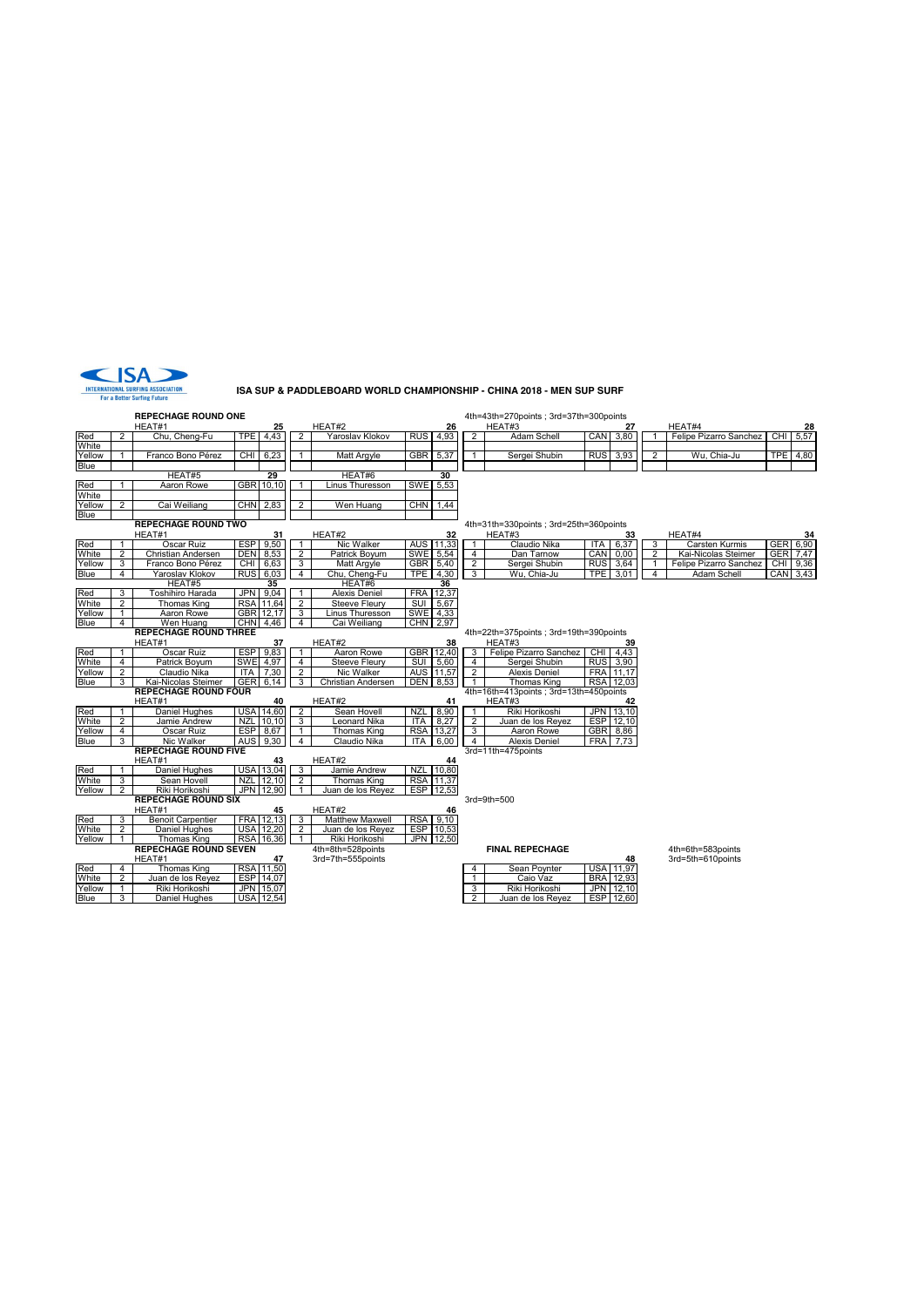

### **WOMEN SUP SURF RESULTS**

| Place          | Name                  | <b>NGB</b> | Point |  |  |
|----------------|-----------------------|------------|-------|--|--|
| 1              | Shakira Westdorp      | AUS        | 1000  |  |  |
| $\overline{2}$ | Iballa Ruano Moreno   | <b>ESP</b> | 860   |  |  |
| 3              | Stella Smith          | NZL        | 730   |  |  |
| $\overline{4}$ | Yuuka Horikoshi       | <b>JPN</b> | 670   |  |  |
| 5              | Candice Appleby       | <b>USA</b> | 610   |  |  |
| 6              | Nicole Pacelli        | <b>BRA</b> | 583   |  |  |
| $\overline{7}$ | Terrene Black         | AUS        | 555   |  |  |
| 8              | <b>Emmy Merrill</b>   | USA        | 528   |  |  |
| 9              | Alazne Aurrekoetchea  | <b>ESP</b> | 500   |  |  |
| 9              | Penny Stemmet         | <b>RSA</b> | 500   |  |  |
| 11             | Tamsyn Foster         | <b>RSA</b> | 475   |  |  |
| 11             | Caroline Angibaud     | <b>FRA</b> | 475   |  |  |
| 13             | Caroline Küntzel      | DEN        | 450   |  |  |
| 13             | Marie Buchanan        | <b>GBR</b> | 450   |  |  |
| 15             | Kaede Inoue           | JPN.       | 425   |  |  |
| 15             | Kristy Wright         | CAN        | 425   |  |  |
| 17             | Delphine Beauchais    | <b>FRA</b> | 400   |  |  |
| 17             | Mariia Stepanetc      | <b>RUS</b> | 400   |  |  |
| 17             | Caterina Stenta       | <b>ITA</b> | 400   |  |  |
| 17             | Lucy Te Moananui      | NZL        | 400   |  |  |
| 21             | <b>Bettina Kohl</b>   | <b>GER</b> | 380   |  |  |
| 21             | <b>Tina Beresford</b> | GBR        | 380   |  |  |
| 21             | Sofie Simonsson       | SWE        | 380   |  |  |
| 21             | Iva Dundova           | CZE        | 380   |  |  |
| 25             | Wei Bi Lan            | <b>CHN</b> | 360   |  |  |
| 25             | Laura Dal Pont        | <b>ITA</b> | 360   |  |  |
| 25             | Ariel Amaral          | CAN        | 360   |  |  |
| 25             | Guan Dan              | CHN        | 360   |  |  |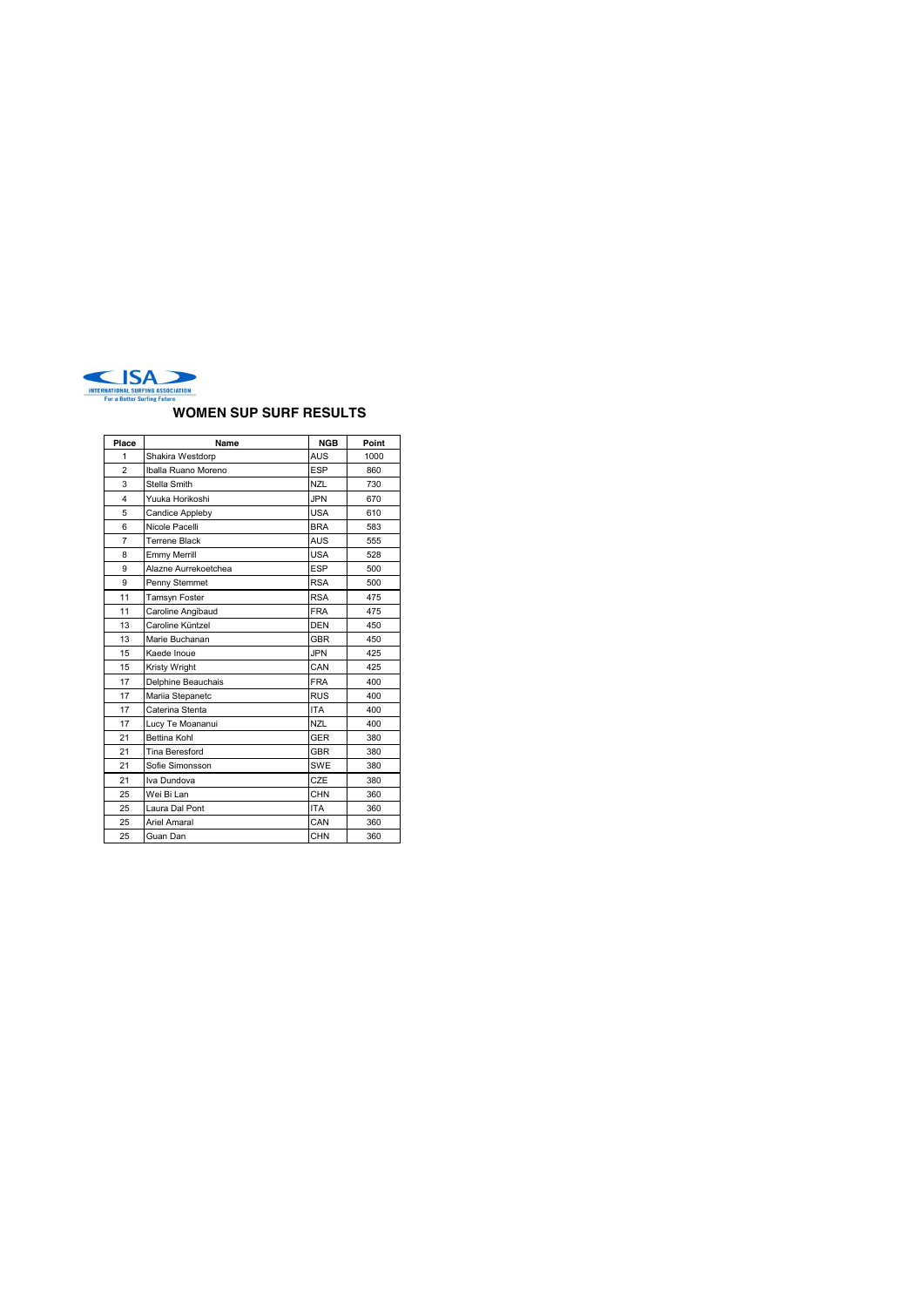

#### **ISA SUP & PADDLEBOARD WORLD CHAMPIONSHIP - CHINA 2018 - WOMEN SUP SURF**

**MAIN ROUND ONE** HEAT#1 **1** HEAT # 2 **2** HEAT #3 **3** HEAT # 4 **4** Red 1 Caroline Angibaud FRA 12,43 1 Lucy Te Moananui NZL 7,54 2 Emmy Merrill USA 7,24 1 Terrene Black AUS 10,76<br>White 3 Kaede Inoue JPN 5,17 2 Caterina Stenta ITA 3,67 3 Caroline Küntzel DEN 6,13 2 Tamsyn Foster RSA 9,44 White | 3 | Kaede Inoue | JPN | 5,17 | | 2 | Caterina Stenta | ITA | 3,67 | | 3 | Caroline Küntzel | DEN | 6,13 | | 2 | Tamsyn Foster | RSA | 9,44 Yellow 2 Marie Buchanan GBR 5,57 3 Ariel Amaral CAN 2,57 1 Iballa Ruano Moreno ESP 11,94 3 Sofie Simonsson SWE 3,43 Blue 4 Guan Dan CHN 0,00 4 Iva Dundova CZE 1,33 HEAT#5 **5** HEAT # 6 **6** HEAT #7 **7** HEAT # 8 **8** Red 1 Shakira Westdorp AUS 12,67 2 Candice Appleby USA 8,73 1 Stella Smith NZL 9,26 2 Delphine Beauchais FRA 7,13 White 2 | Penny Stemmet | RSA | 6,40 | | 1 | Nicole Pacelli | BRA | 9,66 | | 3 | Laura Dal Pont | ITA | 2,17 | | 1 | Yuuka Horikoshi | JPN | 8,76 Yellow 3 Bettina Kohl GER 4,00 3 Alazne Aurrekoetchea ESP 7,40 2 Kristy Wright CAN 3,70 3 Tina Beresford GBR 4,80<br>Blue Blue CHN 1,43 Blue | | | | | 4 | Mariia Stepanetc | RUS | 3,00 | 4 | Wei Bi Lan | CHN | 1,43 **MAIN ROUND TWO**

| HEAT#1 |  | HEAT#2              |            | 10       |  | HEAT#3              |                  |        | HEAT#4 |                    |     |           |        |                      |            |       |
|--------|--|---------------------|------------|----------|--|---------------------|------------------|--------|--------|--------------------|-----|-----------|--------|----------------------|------------|-------|
| Red    |  | Caroline Angibaud   |            | FRA 8.27 |  | Lucy Te Moananui    | <b>NZL</b>       | $1,66$ |        | Shakira Westdorp   |     | AUS 10.20 |        | Nicole Pacelli       | <b>BRA</b> | 10.67 |
| White  |  | Caterina Stenta     | <b>ITA</b> | 3.00     |  | Marie Buchanan      | <b>GBR</b>       | 4.90   |        | Candice Appleby    |     | USA 11.10 |        | Penny Stemmet        | RSf        | 4.84  |
| Yellow |  | Iballa Ruano Moreno | <b>ESP</b> | 10.06    |  | Terrene Black       | AUS <sup>I</sup> | 10.66  |        | Stella Smith       | NZL | . 10.46   |        | Yuuka Horikoshi      | JPN        | 7.40  |
| Blue   |  | Tamsvn Foster       | <b>RSA</b> | 7.40     |  | <b>Emmy Merrill</b> | <b>USA</b>       | 8,57   |        | Delphine Beauchais |     | FRA 4.40  | $\sim$ | <b>Kristy Wright</b> | CAN        | 6.03  |

**MAIN ROUND THREE**

|             |                | HEAT#1                 |            | 13    |                | HEAT#2               | 14               |       |  |
|-------------|----------------|------------------------|------------|-------|----------------|----------------------|------------------|-------|--|
| Red         | $\overline{2}$ | Iballa Ruano Moreno    | <b>ESP</b> | 9.80  | 3              | <b>Terrene Black</b> | <b>AUS</b>       | 10.26 |  |
| White       | 3              | Emmy Merrill           | <b>USA</b> | 8.44  | 4              | Caroline Angibaud    | <b>FRA</b>       | 7.53  |  |
| Yellow      | 4              | Candice Appleby        | <b>USA</b> | 7.77  |                | Nicole Pacelli       | <b>BRA</b>       | 11.96 |  |
| <b>Blue</b> |                | Yuuka Horikoshi        | <b>JPN</b> | 10.17 | $\mathfrak{p}$ | Stella Smith         | N <sub>Z</sub> I | 10.86 |  |
|             |                | <b>MAIN ROUND FOUR</b> |            |       |                |                      |                  |       |  |

| HEAT#1 |   |                     |            |       |  |  |  |  |  |  |  |
|--------|---|---------------------|------------|-------|--|--|--|--|--|--|--|
| Red    |   | Yuuka Horikoshi     | JPN I      | 13.00 |  |  |  |  |  |  |  |
| White  | 2 | Stella Smith        | <b>NZL</b> | 10.60 |  |  |  |  |  |  |  |
| Yellow | 4 | Nicole Pacelli      | <b>BRA</b> | 7.74  |  |  |  |  |  |  |  |
| Blue   | 3 | Iballa Ruano Moreno | <b>ESP</b> | 10,10 |  |  |  |  |  |  |  |

| HEAT#1 |  |                       |            |       |  |  |  |  |  |
|--------|--|-----------------------|------------|-------|--|--|--|--|--|
| Red    |  | 4 Yuuka Horikoshi     | <b>JPN</b> | 8.15  |  |  |  |  |  |
| White  |  | 3 Stella Smith        | <b>NZL</b> | 10.50 |  |  |  |  |  |
| Yellow |  | 1 Shakira Westdorp    | AUS 14,37  |       |  |  |  |  |  |
| Blue   |  | 2 Iballa Ruano Moreno | ESP        | 12.03 |  |  |  |  |  |

**FINAL** 4th=670points ; 3rd=730points ; 2nd=860points ; 1st=1000points